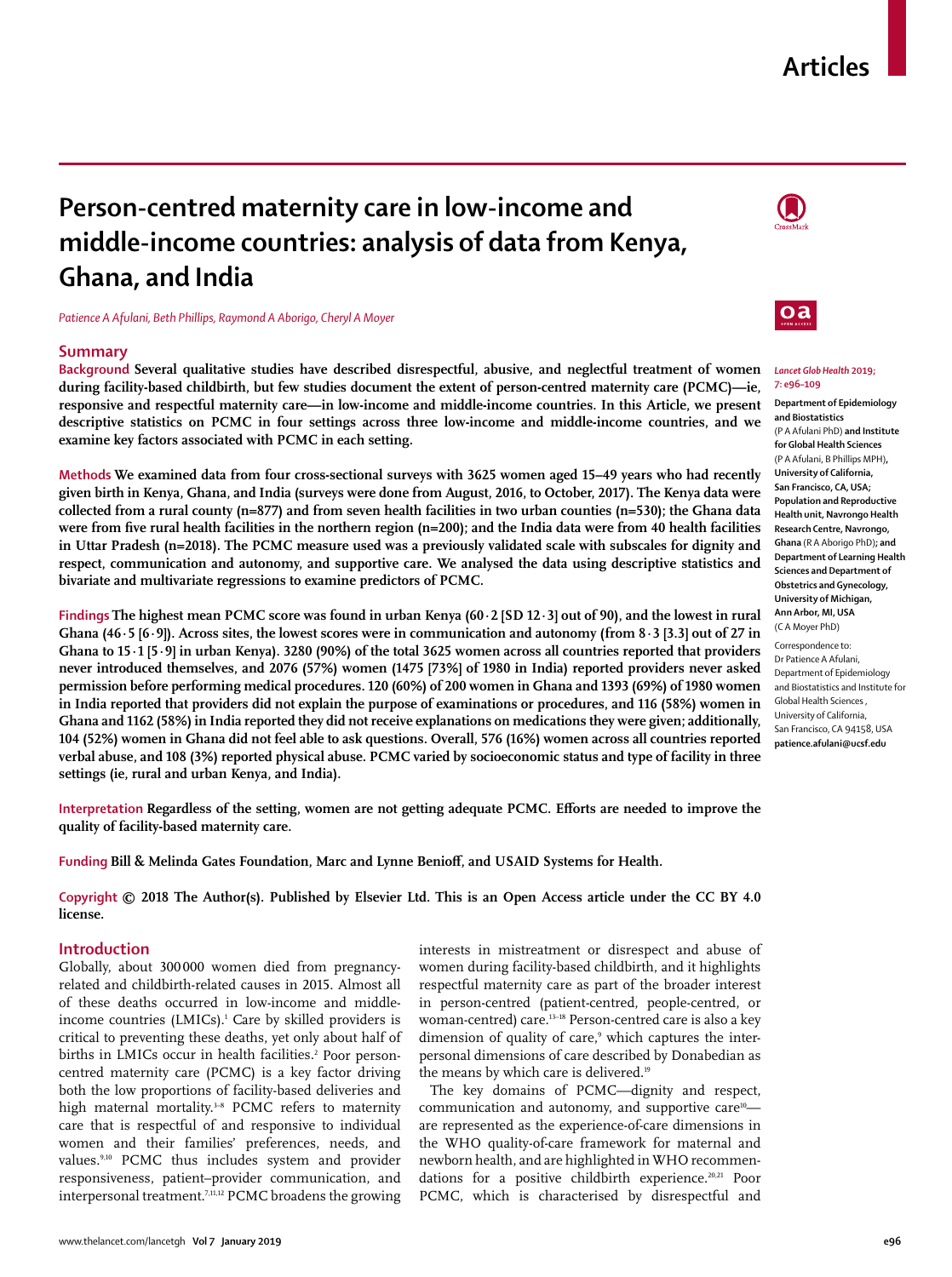## **Research in context**

#### **Evidence before this study**

We reviewed publications in English on topics related to person-centred maternity care to situate this research in context. We did a basic scientific-literature review of the available evidence searching PubMed for the terms "maternity care" or "maternal health" AND "disrespect", "abuse", "mistreatment", "respectful care", "dignity", "quality", and "patient centered care" OR "person-centered care". We reviewed research published in the last 20 years (from Jan 1, 1998, to Jan 1, 2018), drawing particularly on systematic reviews of disrespect and abuse and respectful maternity care. We did not assess quality of studies. Previous studies on women's experiences during childbirth have focused on disrespect and abuse, with most studies having a qualitative approach. The growing number of quantitative studies on disrespect and abuse have documented a wide range of estimates on the prevalence of disrespect and abuse, due to different methodological approaches including different operational definitions of disrespect and abuse; different ways of generating summary measures; variations in eligibility criteria; different sampling techniques; and the mode, timing, and setting of data collection. For example, some studies have reported a 15% prevalence of disrespect and abuse, whereas others report a prevalence greater than 90%. These studies also report summary prevalence measures of disrespect and abuse in different ways, with the most common method being a tally of the number of women who answered "yes" to experiencing at least one of the disrespect and abuse dimensions studied. The dimensions most commonly used include physical abuse, non-consented care, non-confidential care, non-dignified care, discrimination, abandonment of care, and detention in facilities, based on Bowser and Hill's landscape analysis. The exact operationalisation of these dimensions differs across studies, making comparison difficult. For example, the prevalence of non-consented care measured in different ways across studies in sub-Saharan Africa have ranged from less than 1% in some studies to over 20% in others. Reviews of key methodological, conceptual, and operational components of disrespect and abuse and respectful maternity care in

neglectful treatment of women during facility deliveries, has multiplicative effects, as it can deter women from giving birth in health facilities and lead to poor pregnancy outcomes.7,13,22,23 Conversely, PCMC can contribute to the timely provision of care, improved patient–provider communication, and increased adherence to treatments, all of which can improve maternal and neonatal outcomes.7,8,11,12 Although several qualitative studies have documented disrespectful, abusive, and neglectful treatment of women in facilities during childbirth, there is a paucity of quantitative studies on the extent of PCMC in LMICs.<sup>13,15</sup>

Quantitative studies on women's experience of care during childbirth have focused on measuring the extent of facility-based childbirths have called for further research to standardize these constructs and improve the validity and reliability of measures. There is thus much work to be done in measuring women's childbirth experiences in various settings.

#### **Added value of this study**

This study extends the literature on women's experiences during childbirth by focusing on the broader construct of person-centred maternity care (PCMC), applying a specific operationalisation of PCMC, and measuring PCMC with the same validated PCMC tool in four settings across three low-income and middle-income countries. The consistent operationalisation of PCMC enables us to present a cross-sectional view of PCMC in these settings. This Article is among the few studies to quantitatively measure PCMC in poor-resource settings and, to the best of our knowledge, it is the first study to use the same validated PCMC tool across three low-income and middle-income countries in two continents, thus enabling a comparison of PCMC indicators across the settings. We present both summative PCMC scores and individual indicators of PCMC to highlight areas that are lacking across the four settings to help inform quality-improvement targets for PCMC. We also present patient and facility characteristics associated with PCMC.

#### **Implications of all the available evidence**

This study shows that across four different study settings in three countries in sub-Saharan Africa and south Asia, women are not receiving PCMC. Communication and respect for women's autonomy tend to be poor across all our study sites, highlighting a key gap in PCMC. PCMC differs by women's socioeconomic status and the level of facility they deliver in, and gaps exist in the provision of dignified and supportive care. This study indicates that much work is needed to improve the quality of maternity care that women receive when they deliver in health-care facilities throughout the developing world. It also highlights the PCMC dimensions where more work is needed, both across the four settings and within each, thus presenting potential opportunities for specific quality-improvement initiatives to address these gaps.

disrespect and abuse. These studies, however, document a wide range of estimates, partly due to different methodological approaches, including varying operational definitions of the construct of interest and non-standardised generation of summary measures.<sup>24</sup> For example, a Kenya study<sup>25</sup> found a 20% prevalence of disrespect and abuse based on a single question with a yes or no response, asking women whether at any point during labour and delivery they were treated in a way that made them feel humiliated or disrespected. Other studies<sup>26-30</sup> reported prevalence of disrespect and abuse by tallying the number of women who answered affirmatively to experiencing at least one of the disrespect and abuse dimensions from Bowser and Hill's landscape analysis.<sup>31</sup> These studies have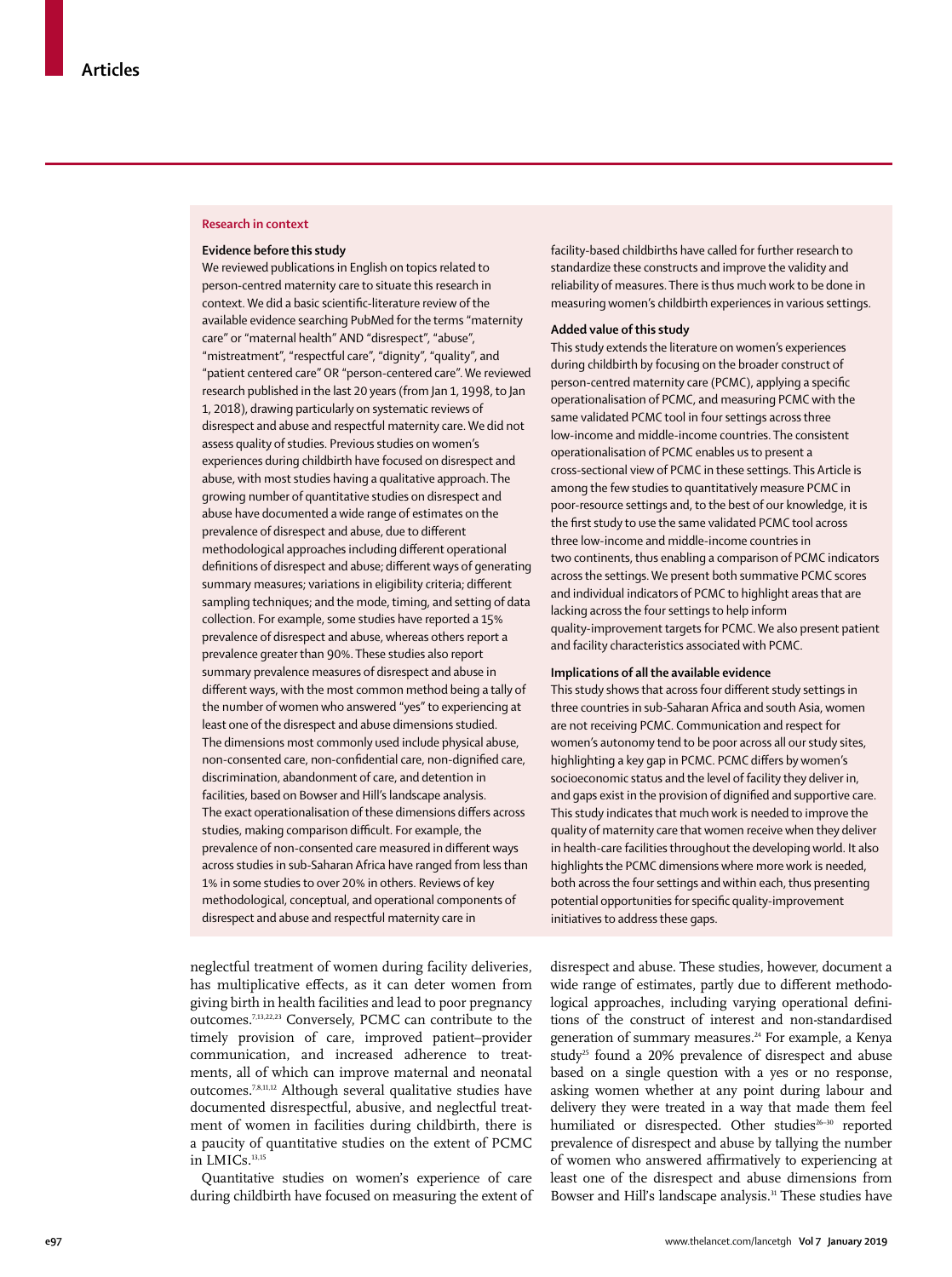|                                  | Rural Kenya                                                                                                                                                                                           | Urban Kenya                                             | Ghana                                                                | India                                          |
|----------------------------------|-------------------------------------------------------------------------------------------------------------------------------------------------------------------------------------------------------|---------------------------------------------------------|----------------------------------------------------------------------|------------------------------------------------|
| Location                         | Migori County                                                                                                                                                                                         | Nairobi and Kiambu Counties                             | East Mamprusi district                                               | 20 districts in Uttar Pradesh                  |
| Type of setting                  | Rural                                                                                                                                                                                                 | Predominantly urban                                     | Rural                                                                | Predominantly rural                            |
| Data collection period           | August-September, 2016                                                                                                                                                                                | August-December, 2016                                   | March-April, 2017                                                    | August-October, 2017                           |
| Purpose of data collection       | Research study on quality of maternity care                                                                                                                                                           | Baseline data for a<br>quality-improvement intervention | Baseline data for a<br>quality-improvement intervention              | Research study on quality of<br>maternity care |
| Recruitment sites                | 20 public and private health facilities across<br>the county and in the homes of women                                                                                                                | 7 public health facilities                              | 4 public and 1 private health facility                               | 40 public health facilities                    |
| Interview location               | Health facilities and respondents' homes                                                                                                                                                              | Health facilities                                       | Health facilities and respondents'<br>homes                          | Health facilities                              |
| Time of interview after delivery | Within 9 weeks of delivery                                                                                                                                                                            | Within 1 week of delivery                               | Within 8 weeks of delivery                                           | Within 48 h of delivery                        |
| Interview language               | English, Swahili, and Luo                                                                                                                                                                             | English and Swahili                                     | Mampruli and Kokomba                                                 | Hindi                                          |
| Collaborating partners           | <b>UCSF and KEMRI</b>                                                                                                                                                                                 | <b>UCSF</b> and IPA                                     | <b>UCSF and NHRC</b>                                                 | <b>UCSF</b> and CEL                            |
| Interviewers                     | Field staff hired by UCSF global programmes<br>office in Kenya                                                                                                                                        | Field staff hired by IPA                                | Field staff hired by NHRC                                            | Field staff hired by CEL                       |
| Ethics approval                  | UCSF and KEMRI ethical-review units                                                                                                                                                                   | UCSF and KEMRI ethical-review units                     | UCSF and NHRC ethical-review units UCSF and CEL ethical-review units |                                                |
|                                  | UCSF=University of California, San Francisco. KEMRI=Kenya Medical Research Institute (Kenya). IPA=Innovations for Poverty Action (Kenya). NHRC=Navrongo Health Research Center (Ghana). CEL=Community |                                                         |                                                                      |                                                |

Empowerment Lab (India).

*Table 1:* **Data sources**

found prevalence of disrespect and abuse to range from 15% in Tanzania (with 70% in a follow-up survey), $26$  to 21% and 77% in India (based on different measures), $z_{7,28}$  to over 90% in Nigeria and Peru.29,30 Qualitative studies in Ghana have documented evidence of poor PCMC,<sup>22,23,32</sup> but, to our knowledge, none has examined this observation quantitatively.

In this Article, we seek to further research on quality of maternity care and to address these measurement and estimation gaps by focusing on the broader construct of PCMC and operationalising the construct consistently across settings using a validated tool—the PCMC scale which has been shown to be valid and reliable in LMICs.10,33 We present descriptive statistics on PCMC in four settings across three LMICs where the same PCMC tool was used, to highlight specific PCMC aspects that are lacking across these settings. We also examine key factors associated with PCMC in each setting. On the basis of previous research, we hypothesise that PCMC will be suboptimal across all settings, communication and autonomy will have the lowest scores across settings, and PCMC will differ by client and facility characteristics in each setting.

## **Methods**

## **Data sources**

The data for this analysis are from four different surveys: two in Kenya<sup>10</sup> and one each in Ghana (unpublished) and India.33 These were independent studies with different study goals, in-country collaborating partners, datacollection teams, and study procedures. The University of California, San Francisco (UCSF), USA, was, however, a common collaborating partner across all four studies. Additionally, the questionnaire for each of the surveys included the PCMC scale and some questions on characteristics of the respondents and the facility they

|                                          | Rural Kenya      | Urban Kenya       | Ghana            | India                            |
|------------------------------------------|------------------|-------------------|------------------|----------------------------------|
| Total number in group*                   | 877 (100%)       | 530 (100%)        | 200 (100%)       | 2018 (100%)                      |
| Age, n (mean years [SD])                 | 857 (25.0 [5.9]) | 530 (25.6 [4.8])  | 199 (29.5 [6.7]) | 2018 (25 [4.0])                  |
| Parity, n (mean years [SD])              | 856 (2.8 [2.0])  | 530 $(2.1 [1.1])$ | 197(3.3[1.8])    | 2018 (2.2 [1.3])                 |
| Marital status                           |                  |                   |                  |                                  |
| Single                                   | 140 (16%)        | 61 (12%)          | 4(2%)            | $0(0\%)$                         |
| Partnered or cohabiting                  | 3(0%)            | 75 (14%)          | 8(4%)            | $0(0\%)$                         |
| Married                                  | 687 (78%)        | 382 (72%)         | 188 (94%)        | 2013 (100%)                      |
| Widowed                                  | 35 (4%)          | 1(0%)             | $0(0\%)$         | 2(0%)                            |
| Divorced or separated                    | 12 (1%)          | 11 (2%)           | $0(0\%)$         | 3(0%)                            |
| Total                                    | 877              | 530               | 200              | 2018                             |
| Education                                |                  |                   |                  |                                  |
| No school or primary                     | 495 (56%)        | 204 (39%)         | 149 (75%)        | 941 (47%)                        |
| Postprimary, vocational,<br>or secondary | 271 (31%)        | 241 (46%)         | 48 (24%)         | 828 (41%)                        |
| College or above                         | 111 (13%)        | 85 (16%)          | 3(12%)           | 249 (12%)                        |
| Total                                    | 877              | 530               | 200              | 2018                             |
| Employed                                 |                  |                   |                  |                                  |
| No                                       | 658 (75%)        | 251 (47%)         | 178 (89%)        | 1905 (94%)                       |
| Yes                                      | 219 (25%)        | 279 (53%)         | 21 (11%)         | 113 (6%)                         |
| Total                                    | 877              | 530               | 199              | 2018                             |
| Wealth quintilet                         |                  |                   |                  |                                  |
| Poorest                                  | 190 (22%)        | $0(0\%)$          | 57 (30%)         | 404 (20%)                        |
| Poor                                     | 190 (22%)        | $1(0\%)$          | 53 (28%)         | 404 (20%)                        |
| Middle                                   | 135 (15%)        | 18 (3%)           | 77 (40%)         | 403 (20%)                        |
| Rich                                     | 172 (20%)        | 88 (17%)          | 3(2%)            | 404 (20%)                        |
| Richest                                  | 190 (22%)        | 423 (80%)         | 1(1%)            | 403 (20%)                        |
| Total                                    | 877              | 530               | 191              | 2018                             |
| Religion                                 |                  |                   |                  |                                  |
| Christian                                | 862 (98%)        | 523 (99%)         | 49 (25%)         | 1(0%)                            |
| Muslim or other                          | 15 (2%)          | 7(1%)             | 149 (75%)        | 342 (17%)                        |
| Hindu                                    | $0(0\%)$         | $0(0\%)$          | $0(0\%)$         | 1675 (83%)                       |
| Total                                    | 877              | 530               | 198              | 2018                             |
|                                          |                  |                   |                  | (Table 2 continues on next page) |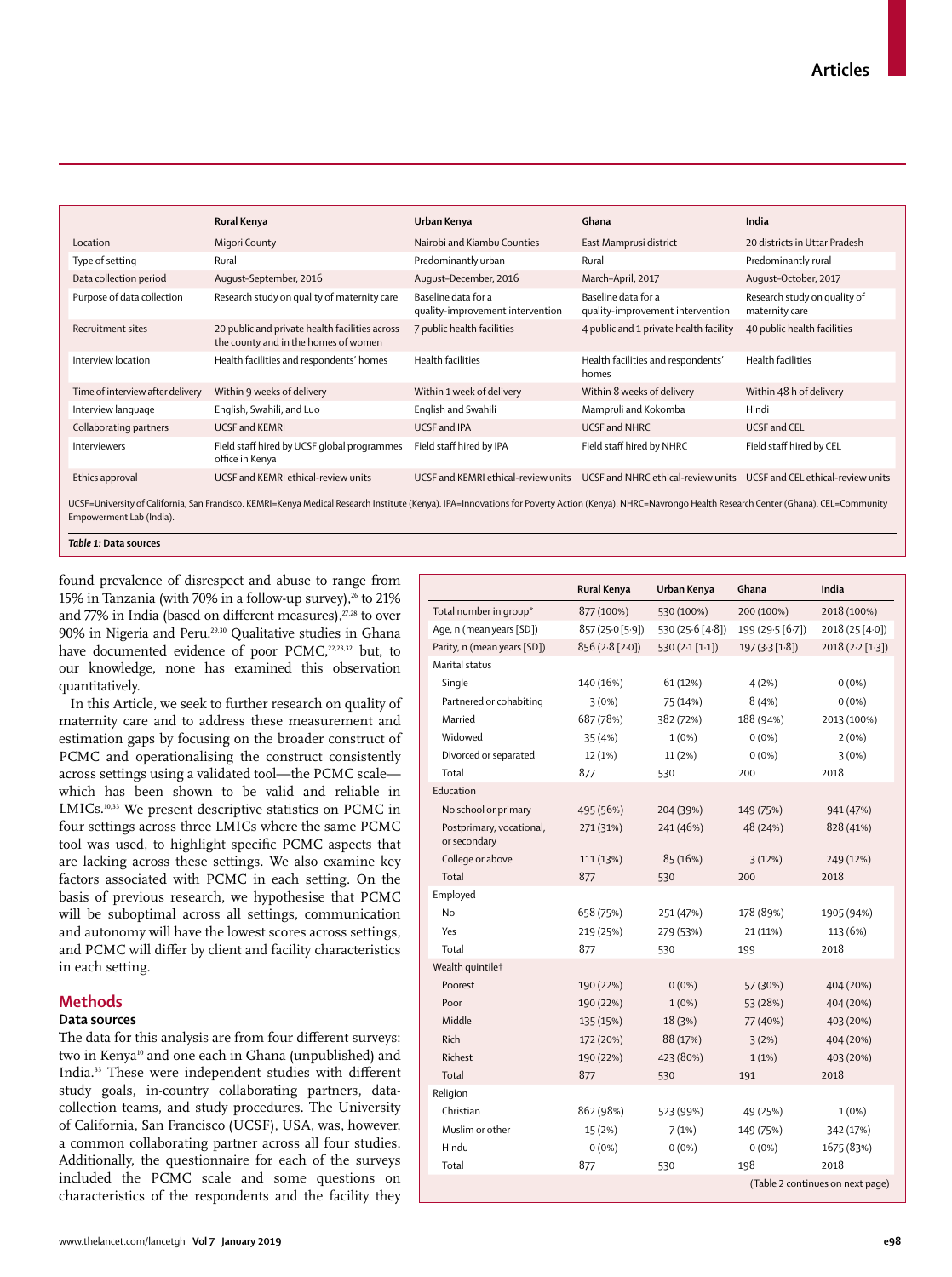|                                          | Rural Kenya | Urban Kenya | Ghana     | India       |
|------------------------------------------|-------------|-------------|-----------|-------------|
| (Continued from previous page)           |             |             |           |             |
| Pregnancy complications                  |             |             |           |             |
| <b>No</b>                                | 494 (56%)   | 446 (84%)   | 102 (51%) | 425 (21%)   |
| Yes                                      | 383 (44%)   | 84 (16%)    | 98 (49%)  | 1593 (79%)  |
| Total                                    | 877         | 530         | 200       | 2018        |
| Number of antenatal care visits          |             |             |           |             |
| No antenatal care                        | 6(1%)       | 225 (43%)   | 2(1%)     | 205 (10%)   |
| $<$ 4                                    | 281 (32%)   | 247 (47%)   | 13 (7%)   | 1466 (73%)  |
| $\geq 4$                                 | 585 (67%)   | 53 (10%)    | 183 (92%) | 347 (17%)   |
| Total                                    | 872         | 525         | 198       | 2018        |
| Delivery facility type                   |             |             |           |             |
| Government hospital                      | 404 (46%)   | 431 (81%)   | 22(11%)   | 703 (35%)   |
| Government health centre                 | 362 (41%)   | 99 (19%)    | 85 (43%)  | 1315 (65%)  |
| Mission or private facility              | 111 (13%)   | $0(0\%)$    | 92 (46%)  | $0(0\%)$    |
| Total                                    | 877         | 530         | 199       | 2018        |
| Delivery provider                        |             |             |           |             |
| Nurse or midwife                         | 656 (75%)   | 268 (51%)   | 171 (86%) | 1717 (85%)  |
| Doctor                                   | 83 (10%)    | 146 (28%)   | 12 (6%)   | 44 (2%)     |
| Clinical officer or medical<br>assistant | 54 (6%)     | 1(0%)       | 5(3%)     | 18 (1%)     |
| Non-skilled attendant                    | 21(2%)      | 3(1%)       | 9(5%)     | 239 (12%)   |
| >1 skilled providers                     | 63 (7%)     | 112 (21%)   | 3(2%)     | $0(0\%)$    |
| Total                                    | 877         | 530         | 200       | 2018        |
| Delivery provider gender                 |             |             |           |             |
| Male                                     | 329 (38%)   | 73 (14%)    | 8(4%)     | 9(1%)       |
| Female                                   | 514 (59%)   | 371 (70%)   | 189 (95%) | 2001 (100%) |
| <b>Both</b>                              | 34 (4%)     | 86 (16%)    | 2(1%)     | $0(0\%)$    |
| Total                                    | 877         | 530         | 199       | 2010        |

Data are n (%) unless otherwise specified in row heading. Percentages might not add up to 100 because of rounding. PCMC=person-centred maternity care. \*The total sample in the first row is the initial analytic sample representing women with complete data on the PCMC variables. The proportion of missing variables in each sample on the PCMC variable is 1·9% for rural Kenya, 0·2% for urban Kenya, 11·9% for Ghana, and 0% for India. However, there were missing data on some of the predictors indicated by variable totals less than the sample total at the top of the column. Missing observations on predictors included in the multivariate models account for the smaller analytic sample for the multivariate analysis. †Household wealth is measured in quintiles calculated from a wealth index based on several questions on household assets in each of the datasets. The wealth indices in Kenya and Ghana are weighted to be relative to wealth levels in each country using procedures described in the equity tool kit.<sup>20</sup> Wealth indices in the India group are not weighted because of differences in the asset questions asked.

*Table 2:* **Demographic characteristics of respondents and potential predictors of PCMC for all groups**

gave birth in. Respondents in all studies were postpartum women and girls aged 15–49 years and all gave written informed consent after receiving information about the research. Differences in the four data sources are summarised in table 1.

The proposal and study materials for the projects that provide data for this manuscript were reviewed and approved by the UCSF Committee for Human Subjects, the Kenya Medical Research Institute Scientific and Ethics Review Unit, the Navrongo Health Research Center in Ghana, and the Community Empowerment Lab in India.

In Kenya, one survey was done in the Migori County—a predominantly rural county in western Kenya. The survey was part of a research study on community perceptions of quality of care during childbirth.10,34–36 The interviews were in English, Swahili, and Luo and took place in private spaces at health facilities or in the homes of the respondents. Data were collected by use of the REDCap application on a tablet, with data uploaded directly online. 1052 women were interviewed, with 433 (41%) of the interviews held at a health facility. We analysed data from women who delivered in a health facility (n=894) and who provided complete information on the PCMC items (n=877). We refer to this sample as the rural Kenya group.

The other survey in Kenya was done at seven government health facilities in the Nairobi and Kiambu Counties. Nairobi is the national capital of Kenya and is 100% urban. The Kiambu County, which is adjacent to Nairobi, is 60% urban, but the study facilities were located in the urban portions of the county.<sup>37</sup> The survey was done to obtain baseline data for the evaluation of a project for the improvement of person-centred care quality. Interviews were in English or Swahili, or both, and took place in a private space at the facility. Data from the interviews were collected using the SurveyCTO platform on a tablet, with data uploaded to the server at the end of each day. 531 women were interviewed. We analysed data from women who provided complete information on all the PCMC items (n=530). We refer to this sample as the urban Kenya group. The sampling procedures for the two Kenya surveys are described in detail elsewhere.10

In Ghana, the survey was conducted in five health facilities in the East Mamprusi district—a rural district in northern Ghana. The survey was done to obtain baseline data for the evaluation of an intervention for the improvement of maternal and newborn quality of care. The interviews were held in Mampruli and Kokomba, in private spaces at the health facilities and in the women's homes. Interviews were all paper based, and responses were subsequently entered into the REDCap portal on a computer. 268 women were interviewed. We analysed data from women who delivered in a health facility (n=227) and who provided complete information on the PCMC variables (n=200). We refer to this sample as the Ghana group.

In India, the survey was conducted in 40 public health facilities in 20 predominantly rural districts of Uttar Pradesh, a state in northern India. The survey was done as part of a cross-sectional study on quality of maternity care in Uttar Pradesh. All interviews were in Hindi and took place at the health facility, most of them (2015 of 2018 interviews) in the postnatal ward at the patient's bed. Interviews were held using the CommCare platform on tablets, with data uploaded to the server at the end of each day. 2018 women were interviewed, with roughly 50 women interviewed per facility. We refer to this sample as the India group.

## **Dependent-variable measure: PCMC scale**

We measured PCMC on the PCMC scale, which was initially validated in the Kenya group and subsequently in the India group, and shown to have high content,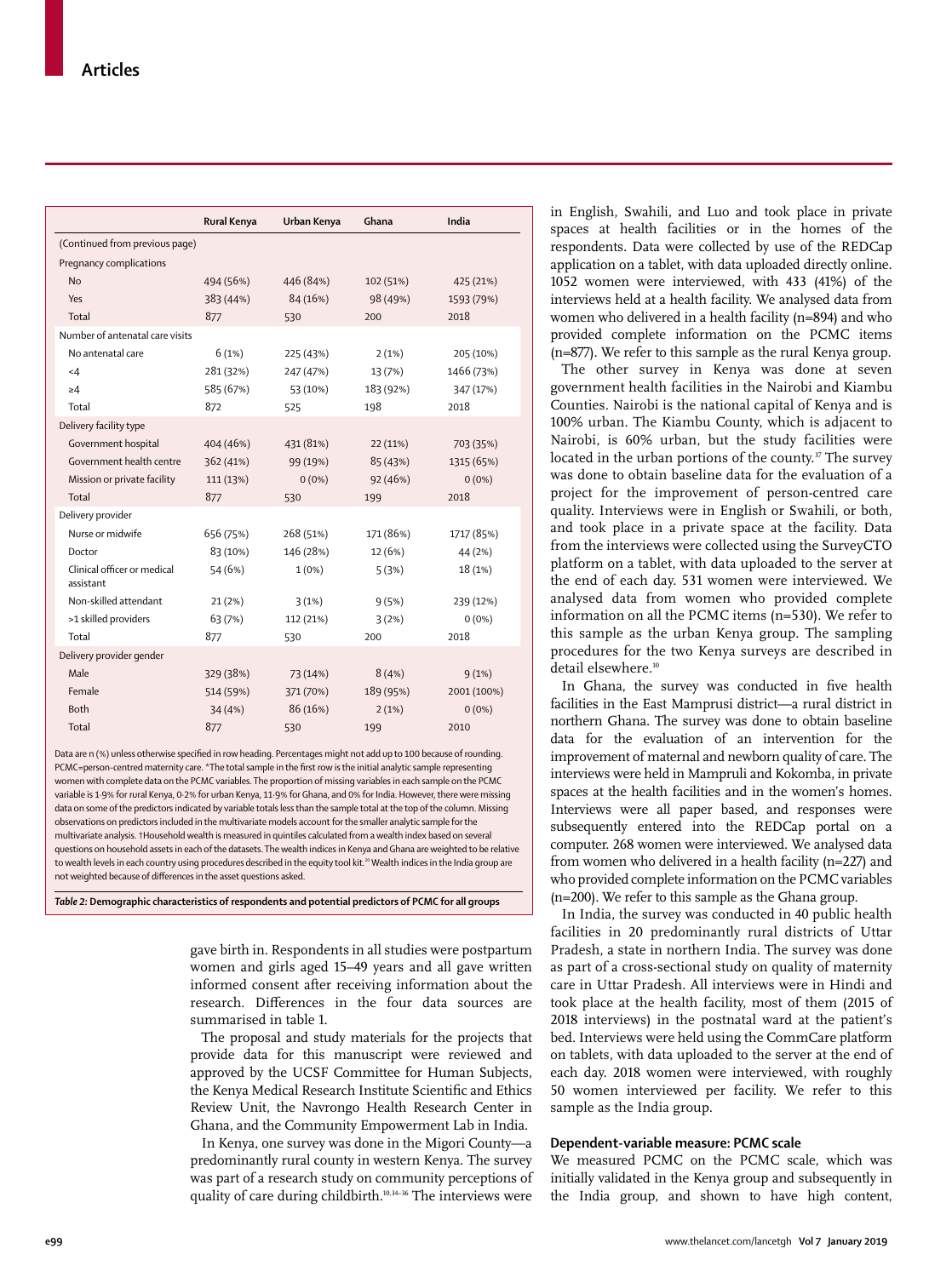construct, and criterion validity and to offer good internalconsistency reliability (described in detail elsewhere).<sup>10,33</sup> The scale includes 30 items that span three domains: dignity and respect, communication and autonomy, and supportive care. Each item has a four-point response scale—ie, 0 ("no, never"), 1 ("yes, a few times"), 2 ("yes, most of the time"), and 3 ("yes, all the time"). The process towards the development of the scale included literature and expert reviews to assess content validity, cognitive interviews with women to evaluate wording and appropriateness of the items, and psychometric analysis using survey data to assess construct and criterion validity and reliability. The validation of the PCMC scale was one of the objectives of the Kenya studies and that of a related study in India. The final scale is based on findings from expert reviews and cognitive interviews from both Kenya and India, with iterative translation from English to the local languages at each stage.<sup>10</sup> This scale was used in Ghana with only minor modifications during pretesting. The full scale and subscales have good internal-consistency reliability in all the groups, with a Cronbach's α value of over 0·8 for the full scale across all groups and ranging between 0·61 and 0·75 for the subscales. The overall PCMC score is a summative score from the responses to individual items in the 30-item PCMC scale (with negative items reverse coded—ie, questions that were framed negatively, such as the physical and verbal abuse questions, had to be recoded so that high numbers represent good care). The minimum possible score is 0 and the maximum possible is 90, with a low score indicating poor PCMC. In addition to presenting overall PCMC scores and domain scores, we examined individual items to highlight gaps in key dimensions of PCMC.

## **Independent-variable measures**

We examined potential predictors of PCMC using variables that were captured similarly in all four groups. These included demographic variables such as age, parity, and marital status and measures of socioeconomic status (ie, education, employment, and household

|                                                                                                                                          | Rural Kenya (n=877) | Urban Kenya (n=530) | Ghana (n=200) | India (n=2018)                   |
|------------------------------------------------------------------------------------------------------------------------------------------|---------------------|---------------------|---------------|----------------------------------|
| Items under dignity and respect subscale                                                                                                 |                     |                     |               |                                  |
| Did the doctors, nurses, or other staff at the facility treat you with respect?                                                          |                     |                     |               |                                  |
| 0 No, never                                                                                                                              | 21(2%)              | 11(2%)              | 12 (6%)       | 143 (7%)                         |
| 1 Yes, a few times                                                                                                                       | 78 (9%)             | 65 (12%)            | 67 (34%)      | 299 (15%)                        |
| 2 Yes, most of the time                                                                                                                  | 254 (29%)           | 151 (28%)           | 97 (49%)      | 531 (26%)                        |
| 3 Yes, all the time                                                                                                                      | 524 (60%)           | 303 (57%)           | 24 (12%)      | 1045 (52%)                       |
| Did the doctors, nurses, and other staff at the facility treat you in a friendly manner?                                                 |                     |                     |               |                                  |
| 0 No, never                                                                                                                              | 29 (3%)             | 23 (4%)             | 10 (5%)       | 92 (5%)                          |
| 1 Yes, a few times                                                                                                                       | 99 (11%)            | 66 (12%)            | 68 (34%)      | 358 (18%)                        |
| 2 Yes, most of the time                                                                                                                  | 242 (28%)           | 187 (35%)           | 104 (52%)     | 545 (27%)                        |
| 3 Yes, all the time                                                                                                                      | 506 (58%)           | 254 (48%)           | 18 (9%)       | 1023 (51%)                       |
| Did you feel the doctors, nurses, or other health-care providers shouted at you, scolded, insulted, threatened, or talked to you rudely? |                     |                     |               |                                  |
| 0 No, never                                                                                                                              | 778 (89%)           | 435 (82%)           | 175 (88%)     | 1661 (82%)                       |
| 1 Yes, once                                                                                                                              | 58 (7%)             | $0(0\%)$            | 15 (8%)       | 212 (11%)                        |
| 2 Yes, a few times                                                                                                                       | 24 (3%)             | 85 (16%)            | 6(3%)         | 131 (6%)                         |
| 3 Yes, many times                                                                                                                        | 17 (2%)             | 10(2%)              | 4(2%)         | 14 (1%)                          |
| Did you feel like you were treated roughly like pushed, beaten, slapped, pinched, physically restrained, or gagged?                      |                     |                     |               |                                  |
| 0 No, never                                                                                                                              | 838 (96%)           | 520 (98%)           | 192 (96%)     | 1967 (97%)                       |
| 1 Yes, once                                                                                                                              | 24 (3%)             | $0(0\%)$            | 6(3%)         | 31(2%)                           |
| 2 Yes, a few times                                                                                                                       | 10 (1%)             | 10 (1%)             | 2(1%)         | 17 (1%)                          |
| 3 Yes, many times                                                                                                                        | 5(0%)               | $0(0\%)$            | $0(0\%)$      | 3(0%)                            |
| During examinations in the labour room, were you covered up?                                                                             |                     |                     |               |                                  |
| 0 No, never                                                                                                                              | 178 (20%)           | 204 (38%)           | 7(4%)         | 526 (26%)                        |
| 1 Yes, a few times                                                                                                                       | 64 (7%)             | 46 (9%)             | 14 (7%)       | 115 (6%)                         |
| 2 Yes, most of the time                                                                                                                  | 114 (13%)           | 55 (10%)            | 61 (31%)      | 228 (11%)                        |
| 3 Yes, all the time                                                                                                                      | 512 (58%)           | 199 (38%)           | 118 (59%)     | 1149 (57%)                       |
| 4 Not applicable                                                                                                                         | 9(1%)               | 26 (5%)             | $0(0\%)$      | $0(0\%)$                         |
| Do you feel like your health information was or will be kept confidential at this facility?                                              |                     |                     |               |                                  |
| 0 No, never                                                                                                                              | 55 (6%)             | 21(4%)              | 8(4%)         | 324 (16%)                        |
| 1 Yes, a few times                                                                                                                       | 110 (13%)           | 58 (11%)            | 49 (25%)      | 444 (22%)                        |
| 2 Yes, most of the time                                                                                                                  | 268 (31%)           | 132 (25%)           | 61 (31%)      | 387 (19%)                        |
| 3 Yes, all the time                                                                                                                      | 444 (51%)           | 319 (60%)           | 82 (41%)      | 863 (43%)                        |
|                                                                                                                                          |                     |                     |               | (Table 3 continues on next page) |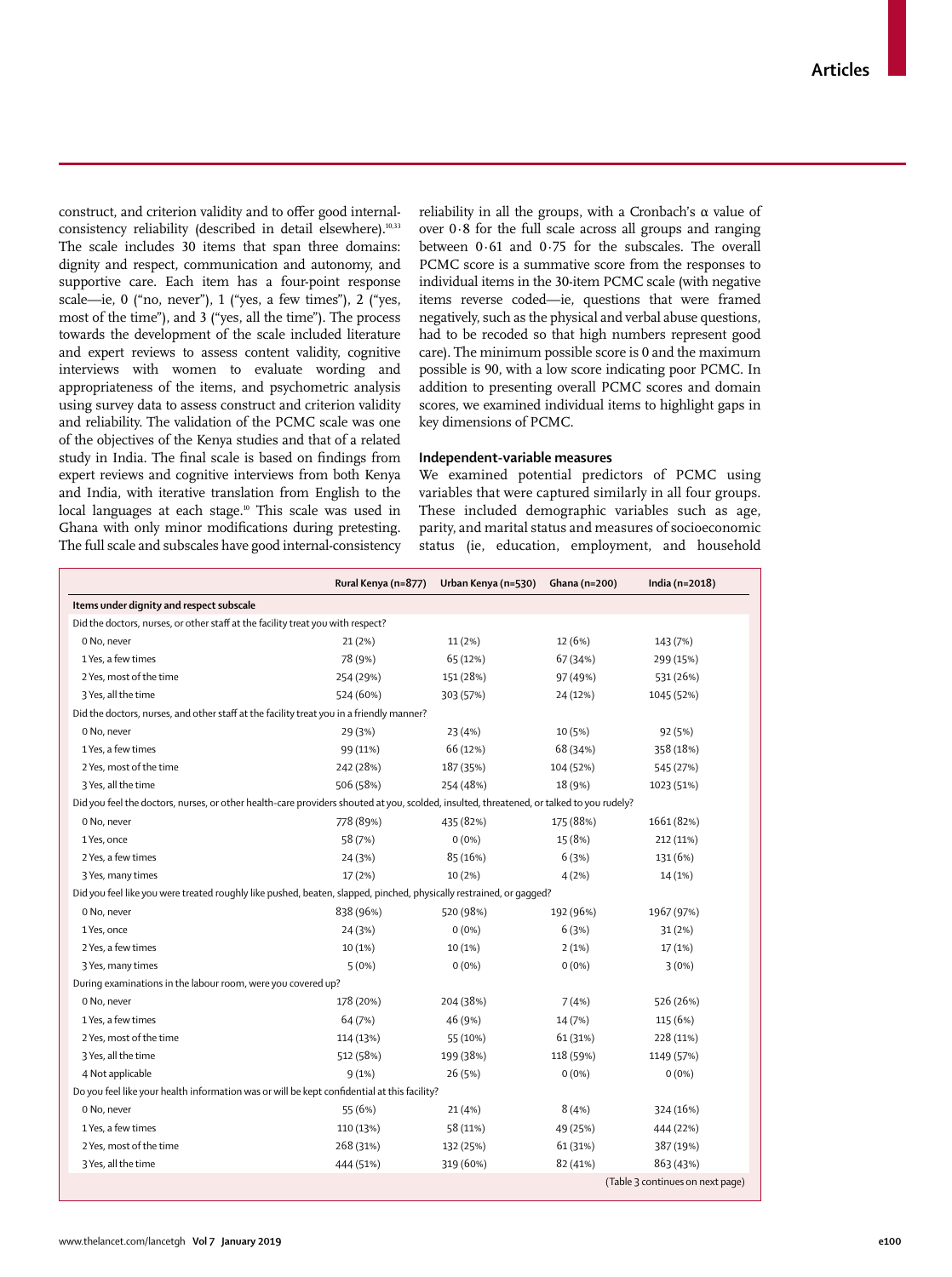|                                                                                                                                                              | Rural Kenya (n=877) | Urban Kenya (n=530) | Ghana (n=200) | India (n=2018)                   |
|--------------------------------------------------------------------------------------------------------------------------------------------------------------|---------------------|---------------------|---------------|----------------------------------|
| (Continued from previous page)                                                                                                                               |                     |                     |               |                                  |
| Items under Communication and Autonomy subscale                                                                                                              |                     |                     |               |                                  |
| During your time in the health facility did the doctors, nurses, or other health-care providers introduce themselves to you when they first came to see you? |                     |                     |               |                                  |
| 0 No, none of them                                                                                                                                           | 675 (77%)           | 451 (85%)           | 174 (87%)     | 1980 (98%)                       |
| 1 Yes, a few of them                                                                                                                                         | 108 (12%)           | 42 (8%)             | 9(5%)         | 35 (2%)                          |
| 2 Yes, most of them                                                                                                                                          | 41 (5%)             | 27 (5%)             | 16 (8%)       | 2(0%)                            |
| 3 Yes, all of them                                                                                                                                           | 53 (6%)             | 10(2%)              | 1(1%)         | 1(0%)                            |
| Did the doctors, nurses, or other health-care providers call you by your name?                                                                               |                     |                     |               |                                  |
| 0 No, never                                                                                                                                                  | 236 (27%)           | 231 (44%)           | 86 (43%)      | 567 (28%)                        |
| 1 Yes, a few times                                                                                                                                           | 177 (20%)           | 131 (25%)           | 30 (15%)      | 436 (22%)                        |
| 2 Yes, most of the time                                                                                                                                      | 136 (16%)           | 94 (28%)            | 17 (9%)       | 371 (18%)                        |
| 3 Yes, all the time                                                                                                                                          | 328 (37%)           | 74 (14%)            | 67 (34%)      | 644 (32%)                        |
| Did you feel like the doctors, nurses or other staff at the facility involved you in decisions about your care?                                              |                     |                     |               |                                  |
| 0 No, never                                                                                                                                                  | 171 (20%)           | 43 (8%)             | 83 (42%)      | 1131 (56%)                       |
| 1 Yes, a few times                                                                                                                                           | 117 (13%)           | 48 (9%)             | 69 (35%)      | 311 (15%)                        |
| 2 Yes, most of the time                                                                                                                                      | 172 (20%)           | 66 (12%)            | 33 (17%)      | 255 (13%)                        |
| 3 Yes, all the time                                                                                                                                          | 345 (39%)           | 236 (45%)           | 14 (7%)       | 321 (16%)                        |
| 4 Did not have to make any decisions                                                                                                                         | 71 (8%)             | 137 (26%)           | 1(1%)         | $0(0\%)$                         |
| During the delivery, do you feel like you were able to be in the position of your choice?                                                                    |                     |                     |               |                                  |
| 0 No, never                                                                                                                                                  | 614 (70%)           | 209 (39%)           | 118 (59%)     | 360 (18%)                        |
| 1 Yes, for a short time                                                                                                                                      | 110 (13%)           | 46 (9%)             | 36 (18%)      | 655 (32%)                        |
| 2 Yes, most of the time                                                                                                                                      | 74 (8%)             | 86 (16%)            | 44 (22%)      | 418 (21%)                        |
| 3 Yes, all the time                                                                                                                                          | 79 (9%)             | 189 (36%)           | 2(1%)         | 585 (29%)                        |
| Did the doctors, nurses, or other staff at the facility speak to you in a language you could understand?                                                     |                     |                     |               |                                  |
| 0 No, never                                                                                                                                                  | 22 (3%)             | $1(0\%)$            | 11 (6%)       | 16(0%)                           |
| 1 Yes, a few times                                                                                                                                           | 69 (8%)             | 7(1%)               | 27 (14%)      | 131 (6%)                         |
| 2 Yes, most of the time                                                                                                                                      | 190 (22%)           | 58 (11%)            | 80 (40%)      | 315 (16%)                        |
| 3 Yes, all the time                                                                                                                                          | 596 (68%)           | 464 (88%)           | 82 (41%)      | 1556 (77%)                       |
| Did the doctors, nurses, or other staff at the facility ask your permission or consent before doing procedures on you?                                       |                     |                     |               |                                  |
| 0 No, never                                                                                                                                                  | 318 (36%)           | 196 (37%)           | 87 (44%)      | 1475 (73%)                       |
| 1 Yes, a few times                                                                                                                                           | 119 (14%)           | 80 (15%)            | 53 (27%)      | 282 (14%)                        |
| 2 Yes, most of the time                                                                                                                                      | 200 (23%)           | 130 (25%)           | 43 (22%)      | 172 (9%)                         |
| 3 Yes, all the time                                                                                                                                          | 240 (27%)           | 124 (23%)           | 17 (9%)       | 89 (4%)                          |
| Did the doctors and nurses explain to you why they were doing examinations or procedures on you?                                                             |                     |                     |               |                                  |
| 0 No, never                                                                                                                                                  | 244 (28%)           | 107 (20%)           | 120 (60%)     | 1393 (69%)                       |
| 1 Yes, a few times                                                                                                                                           | 123 (14%)           | 82 (15%)            | 39 (20%)      | 344 (17%)                        |
| 2 Yes, most of the time                                                                                                                                      | 219 (25%)           | 127 (23%)           | 33 (17%)      | 174 (9%)                         |
| 3 Yes, all the time                                                                                                                                          | 291 (33%)           | 214 (40%)           | 8(4%)         | 107 (5%)                         |
| Did the doctors and nurses explain to you why they were giving you any medicine?                                                                             |                     |                     |               |                                  |
| 0 No, never                                                                                                                                                  | 153 (17%)           | 94 (18%)            | 116 (58%)     | 1162 (58%)                       |
| 1 Yes, a few times                                                                                                                                           | 108 (12%)           | 68 (13%)            | 48 (24%)      | 400 (20%)                        |
| 2 Yes, most of the time                                                                                                                                      | 212 (24%)           | 58 (11%)            | 29 (15%)      | 242 (12%)                        |
| 3 Yes, all the time                                                                                                                                          | 329 (38%)           | 166 (31%)           | 6(3%)         | 205 (10%)                        |
| 4 Did not get any medicine                                                                                                                                   | 73 (8%)             | 144 (27%)           | 1(1%)         | 9(0%)                            |
| Did you feel you could ask the doctors, nurses, or other staff at the facility any questions you had?                                                        |                     |                     |               |                                  |
| 0 No, never                                                                                                                                                  | 201 (23%)           | 101 (19%)           | 104 (52%)     | 265 (13%)                        |
| 1 Yes, a few times                                                                                                                                           | 211 (24%)           | 91 (17%)            | 44 (22%)      | 437 (22%)                        |
| 2 Yes, most of the time                                                                                                                                      | 185 (21%)           | 159 (30%)           | 47 (24%)      | 543 (27%)                        |
| 3 Yes, all the time                                                                                                                                          | 280 (32%)           | 179 (34%)           | 5(3%)         | 773 (38%)                        |
|                                                                                                                                                              |                     |                     |               | (Table 3 continues on next page) |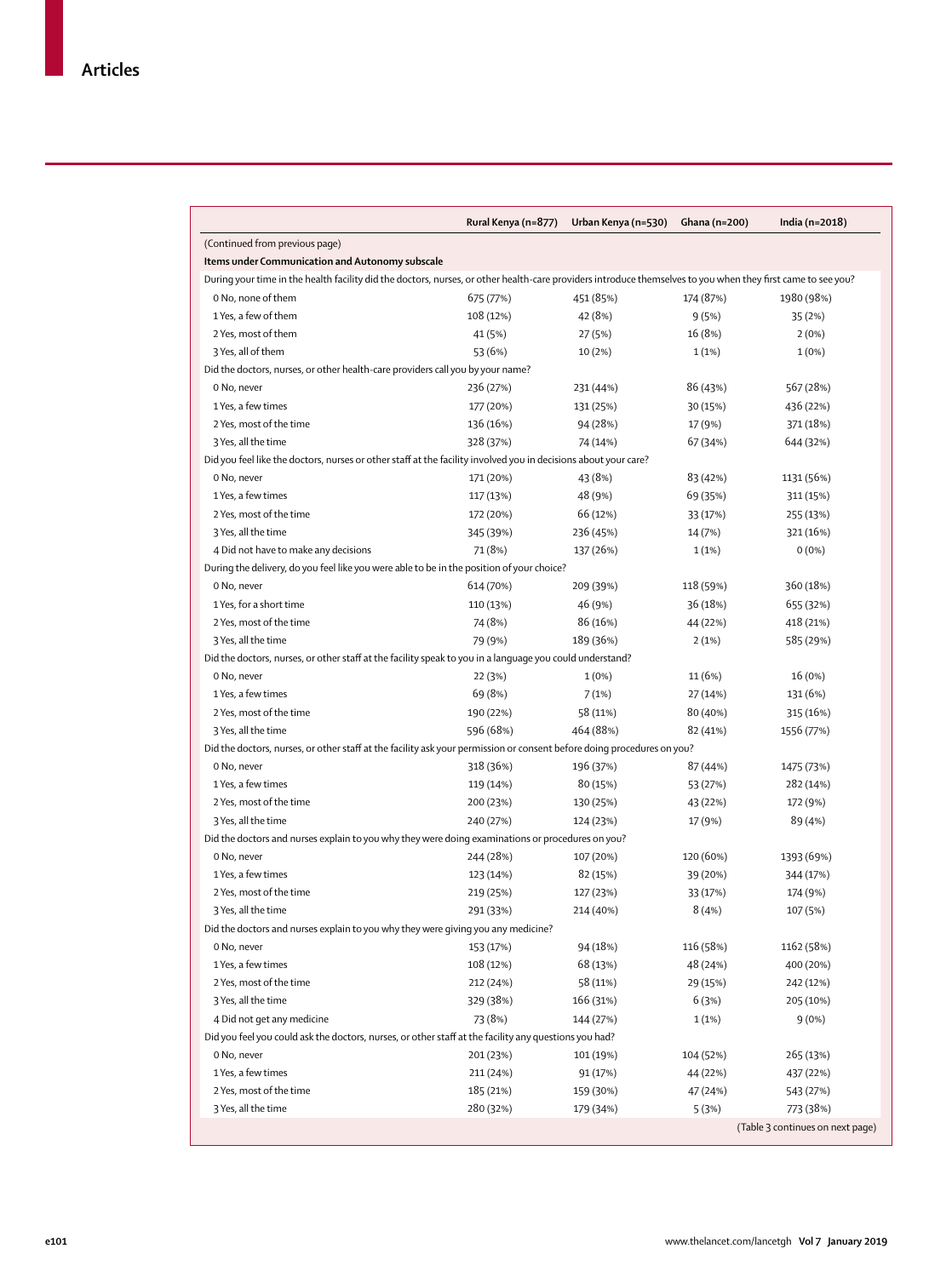|                                                                                                                                           | Rural Kenya (n=877) | Urban Kenya (n=530) | Ghana (n=200) | India (n=2018) |
|-------------------------------------------------------------------------------------------------------------------------------------------|---------------------|---------------------|---------------|----------------|
| (Continued from previous page)                                                                                                            |                     |                     |               |                |
| Items under Supportive Care subscale                                                                                                      |                     |                     |               |                |
| How did you feel about the amount of time you waited? Would you say it was                                                                |                     |                     |               |                |
| 0 Very short                                                                                                                              | 533 (61%)           | 250 (47%)           | 86 (43%)      | 1347 (67%)     |
| 1 Somewhat short                                                                                                                          | 202 (23%)           | 141 (27%)           | 81 (41%)      | 410 (20%)      |
| 2 Somewhat long                                                                                                                           | 87 (10%)            | 43 (8%)             | 28 (14%)      | 177 (9%)       |
| 3 Very long                                                                                                                               | 55 (6%)             | 96 (18%)            | 5(3%)         | 84 (4%)        |
| Did the doctors and nurses at the facility talk to you about how you were feeling?                                                        |                     |                     |               |                |
| 0 No, never                                                                                                                               | 117 (13%)           | 99 (19%)            | 74 (37%)      | 817 (40%)      |
| 1 Yes, a few times                                                                                                                        | 264 (30%)           | 110 (21%)           | 86 (43%)      | 776 (38%)      |
| 2 Yes, most of the time                                                                                                                   | 226 (26%)           | 193 (36%)           | 39 (20%)      | 326 (16%)      |
| 3 Yes, all the time                                                                                                                       | 269 (31%)           | 128 (24%)           | 1(1%)         | 99 (5%)        |
| Did the doctors, nurses, or other staff at the facility try to understand your anxieties?                                                 |                     |                     |               |                |
| 0 No, never                                                                                                                               | 204 (23%)           | 130 (25%)           | 74 (37%)      | 456 (23%)      |
| 1 Yes, a few times                                                                                                                        | 205 (23%)           | 59 (11%)            | 84 (42%)      | 667 (33%)      |
| 2 Yes, most of the time                                                                                                                   | 151 (17%)           | 86 (16%)            | 29 (15%)      | 442 (22%)      |
| 3 Yes, all the time                                                                                                                       | 184 (21%)           | 100 (19%)           | 11 (6%)       | 453 (22%)      |
| 4 I did not have any anxieties or fears                                                                                                   | 133 (15%)           | 155 (29%)           | 2(1%)         | $0(0\%)$       |
| When you needed help, did you feel the doctors, nurses, or other staff at the facility paid attention?                                    |                     |                     |               |                |
| 0 No, never                                                                                                                               | 42 (5%)             | 27 (5%)             | 34 (17%)      | 80 (4%)        |
| 1 Yes, a few times                                                                                                                        | 128 (15%)           | 99 (19%)            | 66 (33%)      | 403 (20%)      |
| 2 Yes, most of the time                                                                                                                   | 330 (38%)           | 246 (46%)           | 80 (40%)      | 634 (31%)      |
| 3 Yes, all the time                                                                                                                       | 377 (43%)           | 158 (30%)           | 20 (10%)      | 901 (45%)      |
| Do you feel the doctors or nurses did everything they could to help control your pain?                                                    |                     |                     |               |                |
| 0 No, never                                                                                                                               | 336 (38%)           | 219 (41%)           | 40 (20%)      | 182 (9%)       |
| 1 Yes, a few times                                                                                                                        | 139 (16%)           | 80 (15%)            | 70 (35%)      | 478 (24%)      |
| 2 Yes, most of the time                                                                                                                   | 189 (22%)           | 132 (25%)           | 67 (34%)      | 759 (38%)      |
| 3 Yes, all the time                                                                                                                       | 213 (24%)           | 99 (19%)            | 23 (12%)      | 599 (30%)      |
| Were you allowed to have someone you wanted (outside of staff at the facility, such as family or friends) to stay with you during labour? |                     |                     |               |                |
| 0 No, never                                                                                                                               | 165 (19%)           | 242 (46%)           | 63 (32%)      | 157 (8%)       |
| 1 Yes, a few times                                                                                                                        | 110 (13%)           | 17 (3%)             | 38 (19%)      | 92 (5%)        |
| 2 Yes, most of the time                                                                                                                   | 234 (27%)           | 9(2%)               | 34 (17%)      | 295 (15%)      |
| 3 Yes, all the time                                                                                                                       | 362 (41%)           | 25 (5%)             | 64 (32%)      | 1474 (73%)     |
| 4 I did not want someone to stay with me                                                                                                  | 4(0%)               | 237 (45%)           | 1(1%)         | $0(0\%)$       |
| Were you allowed to have someone you wanted to stay with you during delivery?                                                             |                     |                     |               |                |
| 0 No, never                                                                                                                               | 534 (61%)           | 240 (45%)           | 140 (70%)     | 175 (9%)       |
| 1 Yes, a few times                                                                                                                        | 76 (9%)             | 10 (2%)             | 15 (8%)       | 79 (4%)        |
| 2 Yes, most of the time                                                                                                                   | 110 (13%)           | 2(0%)               | 37 (19%)      | 270 (13%)      |
| 3 Yes, all the time                                                                                                                       | 145 (17%)           | 20 (4%)             | 8(4%)         | 1494 (74%)     |
| 4 I did not want someone to stay with me                                                                                                  | 12 (1%)             | 258 (49%)           | $0(0\%)$      | $0(0\%)$       |
| Did you feel the doctors, nurses, or other staff at the facility took the best care of you?                                               |                     |                     |               |                |
| 0 No, never                                                                                                                               | 22 (3%)             | 6(1%)               | 5(3%)         | 69 (3%)        |
| 1 Yes, a few times                                                                                                                        | 85 (10%)            | 75 (14%)            | 42 (21%)      | 444 (22%)      |
| 2 Yes, most of the time                                                                                                                   | 310 (35%)           | 239 (45%)           | 119 (60%)     | 831 (41%)      |
| 3 Yes, all the time                                                                                                                       | 459 (52%)           | 210 (40%)           | 34 (17%)      | 674 (33%)      |
| Did you feel you could completely trust the doctors, nurses, or other staff at the facility with regards to your care?                    |                     |                     |               |                |
| 0 No, never                                                                                                                               | 29 (3%)             | 11 (2%)             | 9(4%)         | 55 (3%)        |
| 1 Yes, a few times                                                                                                                        | 90 (10%)            | 60 (11%)            | 44 (22%)      | 144 (7%)       |
| 2 Yes, most of the time                                                                                                                   | 300 (34%)           | 171 (32%)           | 104 (52%)     | 453 (22%)      |
|                                                                                                                                           |                     |                     |               |                |
| 3 Yes, all the time                                                                                                                       | 458 (52%)           | 288 (54%)           | 43 (21%)      | 1366 (68%)     |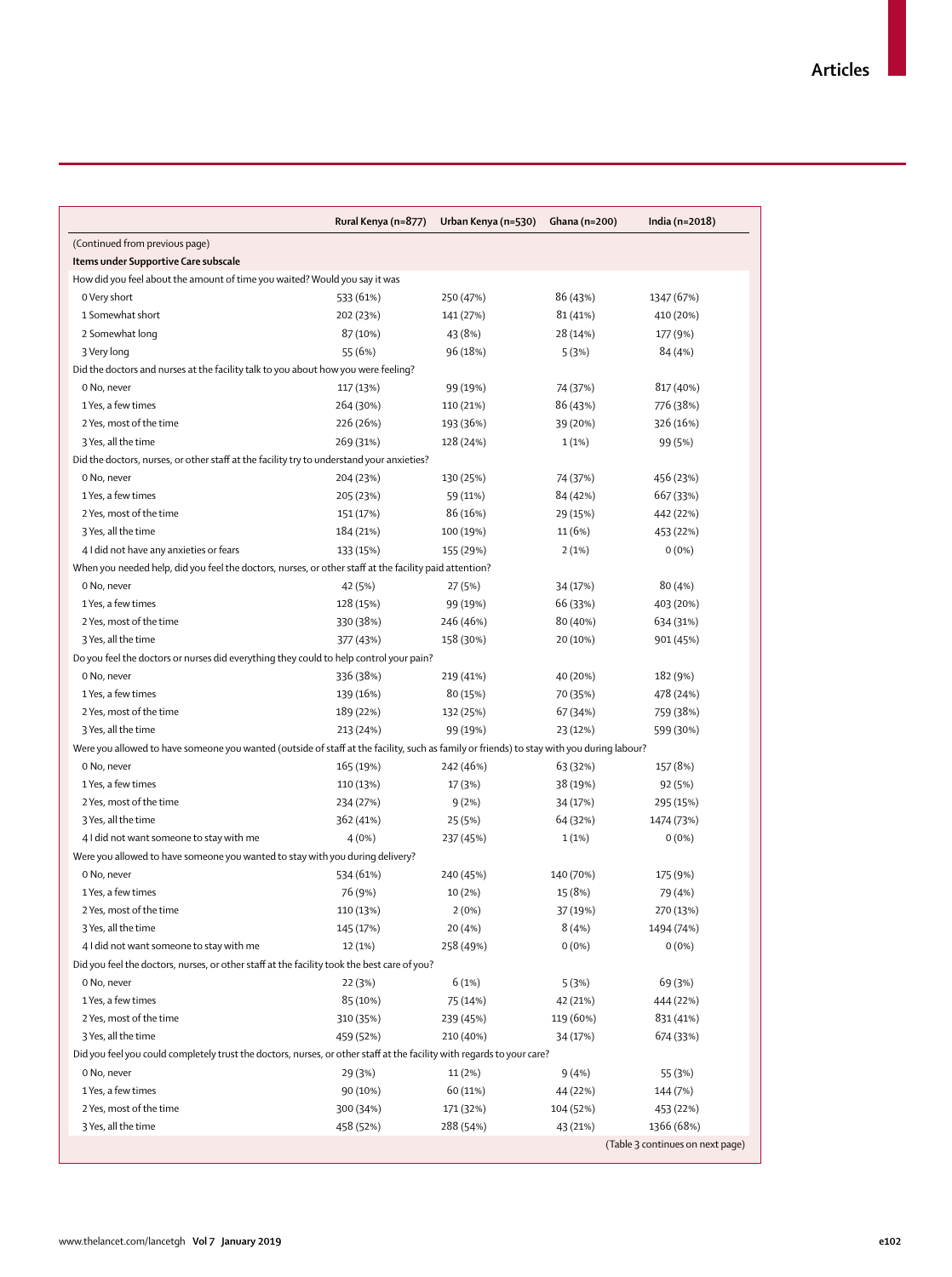|                                                                                                                                                                  | Rural Kenya (n=877) | Urban Kenya (n=530) | Ghana ( $n=200$ ) | India (n=2018) |
|------------------------------------------------------------------------------------------------------------------------------------------------------------------|---------------------|---------------------|-------------------|----------------|
| (Continued from previous page)                                                                                                                                   |                     |                     |                   |                |
| Do you think there were enough health staff in the facility to care for you?                                                                                     |                     |                     |                   |                |
| 0 No, never                                                                                                                                                      | 115 (13%)           | 58 (11%)            | 17 (8%)           | 36(2%)         |
| 1 Yes, a few times                                                                                                                                               | 125 (14%)           | 77 (15%)            | 107 (53%)         | 320 (16%)      |
| 2 Yes, most of the time                                                                                                                                          | 255 (29%)           | 198 (37%)           | 67 (33%)          | 696 (34%)      |
| 3 Yes, all the time                                                                                                                                              | 382 (43%)           | 197 (37%)           | 9(4%)             | 966 (48%)      |
| Thinking about the labour and postnatal wards, did you feel the health facility was crowded?                                                                     |                     |                     |                   |                |
| 0 No. never                                                                                                                                                      | 404 (46%)           | 285 (54%)           | 42 (21%)          | 427 (21%)      |
| 1 Yes, a few times                                                                                                                                               | 187 (21%)           | 51 (10%)            | 100 (50%)         | 803 (40%)      |
| 2 Yes, most of the time                                                                                                                                          | 143 (16%)           | 67 (13%)            | 49 (24%)          | 563 (28%)      |
| 3 Yes, all the time                                                                                                                                              | 141 (16%)           | 127 (24%)           | 9(4%)             | 225 (11%)      |
| Thinking about the wards, washrooms, and the general environment of the health facility, would you say the facility was very clean, clean, dirty, or very dirty? |                     |                     |                   |                |
| 0 Very dirty                                                                                                                                                     | 10 (1%)             | 102 (19%)           | $0(0\%)$          | 355 (18%)      |
| 1 Dirty                                                                                                                                                          | 107 (12%)           | 397 (75%)           | 23 (11%)          | 386 (19%)      |
| 2 Clean                                                                                                                                                          | 614 (70%)           | 28 (5%)             | 168 (84%)         | 118 (6%)       |
| 3 Very clean                                                                                                                                                     | 146 (17%)           | 3(1%)               | 9(4%)             | 1159 (57%)     |
| Was there water in the facility?                                                                                                                                 |                     |                     |                   |                |
| 0 No. never                                                                                                                                                      | 39 (4%)             | 7(1%)               | 3(1%)             | 264 (13%)      |
| 1 Yes, a few times                                                                                                                                               | 73 (8%)             | 33 (6%)             | 49 (24%)          | 48 (2%)        |
| 2 Yes, most of the time                                                                                                                                          | 227 (26%)           | 142 (27%)           | 95 (47%)          | 222 (11%)      |
| 3 Yes, all the time                                                                                                                                              | 538 (61%)           | 348 (66%)           | 53 (26%)          | 1484 (74%)     |
| Was there electricity in the facility?                                                                                                                           |                     |                     |                   |                |
| 0 No, never                                                                                                                                                      | 49 (6%)             | $0(0\%)$            | $0(0\%)$          | 8(0%)          |
| 1 Yes, a few times                                                                                                                                               | 74 (8%)             | 15 (3%)             | 24 (12%)          | 135 (7%)       |
| 2 Yes, most of the time                                                                                                                                          | 258 (29%)           | 80 (15%)            | 58 (29%)          | 920 (46%)      |
| 3 Yes, all the time                                                                                                                                              | 496 (57%)           | 435 (82%)           | 118 (59%)         | 955 (47%)      |
| In general, did you feel safe in the health facility?                                                                                                            |                     |                     |                   |                |
| 0 No, never                                                                                                                                                      | 15 (1%)             | $0(0\%)$            | $0(0\%)$          | 30(1%)         |
| 1 Yes, a few times                                                                                                                                               | 59 (6%)             | 34 (6%)             | 35 (17%)          | 45 (2%)        |
| 2 Yes, most of the time                                                                                                                                          | 197 (22%)           | 91 (17%)            | 91 (45%)          | 226 (11%)      |
| 3 Yes, all the time                                                                                                                                              | 606 (69%)           | 405 (76%)           | 74 (37%)          | 1717 (85%)     |
| Data are n (%).                                                                                                                                                  |                     |                     |                   |                |

wealth). We also included variables to capture complications, antenatal attendance, and facility and provider characteristics. Facilities were characterised by the type of facility the woman delivered in, categorised as public or government hospital (high level), health centre (low level), or private or mission health facility (too few to group by levels). Provider characteristics were type (ie, skilled providers, including nurses or midwifes, clinical officers or medical assistants, and doctors; non-skilled providers, including support staff or traditional birth attendants; and more than one skilled provider) and gender of delivery providers.

## **Statistical analysis**

All data were retrieved from REDCap, SurveyCTO, and CommCare and imported into Stata 15 for cleaning and analysis. Analysis involved descriptive statistics for each of the groups and bivariate and multivariate analyses to examine associations between independent variables and the PCMC score. We first examined mean differences in PCMC by all the potential predictors using cross tabulations and unadjusted ordinary least-squares regressions, as the PCMC scale is normally distributed. We then built the multivariate models for each group by including all variables that were significantly associated with PCMC in the bivariate models for at least one group. We also included variables such as age, parity, and pregnancy complications that were not significant in any of our bivariate models, but which we believed were potential predictors of PCMC on the basis of previous research.<sup>13,25,27,38</sup> A p value of less than  $0.05$  was considered significant. We did not combine the datasets to test statistical significance between countries because of the described differences between groups.

## **Role of the funding source**

The sponsors of the study had no role in the study design, data collection, data analysis, data interpretation, or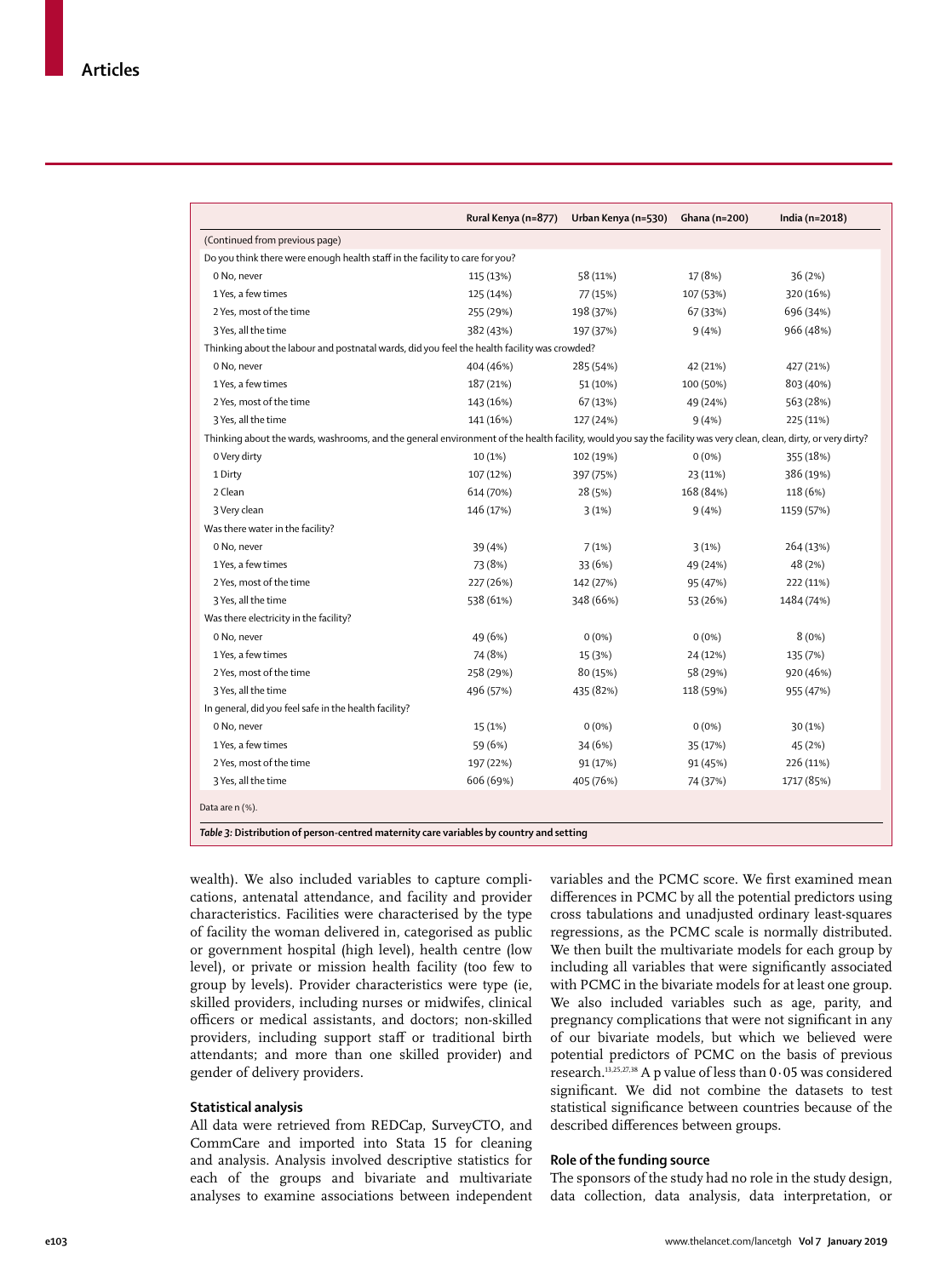writing of the Article. The corresponding author had full access to all of the data in the study and had final responsibility for the decision to submit for publication.

## **Results**

Table 2 shows the demographic characteristics of respondents for all the groups. The average age was approximately 25 years for the Kenya and India groups and 30 years for the Ghana group. The average parity was three children for the rural Kenya and the Ghana groups, and about two children for the urban Kenya group and the India group. More than 90% of the women in the Ghana and India groups were married compared with a little over 70% in Kenya. Women in the Ghana group had received the least education and were the most likely to be unemployed and in the lowest wealth quintile.

Table 3 shows the distribution of all the PCMC variables by domain. Several items in the different domains pointed to poor PCMC across all the countries.

A little over 50% of women in the Kenya and India groups felt they were treated with respect all the time, compared with only 12% of women in the Ghana group. More than 10% of women in the rural Kenya (11%), urban Kenya (18%), Ghana (12%), and India (18%) groups reported verbal abuse at least once during their time at the facility, but less than 5% across all groups reported any physical abuse. More than a fifth of women in the Kenya and India groups reported being physically exposed all the time (never covered) during examinations.

Across all groups, more than three-quarters of women (almost all [98%] in the India group) reported that providers never introduced themselves. More than a quarter of the women from all the groups reported that providers never called them by their names. Over 40% of women in the Ghana and India groups felt that providers did not involve them in their care, and between 39% and 70% of women in the Kenya and Ghana groups did not feel they could be in a position of their choice during delivery. Additionally, more than a third of respondents across all groups (and up to 70% in India) said providers never asked permission before doing procedures on them. Another substantial proportion of respondents indicated that providers did not explain the purpose of the examinations, procedures, or medications being administered (about 20% in Kenya and more than 50% in Ghana and India).

Nearly 40% of women in the Ghana and India groups reported providers never talked to them about how they were feeling; and between 20% of women in the Ghana group and 40% of women in the Kenya group felt providers did not do their best to control their pain. Many women in the Kenya and Ghana groups were not given continuous support during labour and delivery, with about half of women in the urban Kenya group labouring without a companion and 70% of women in the Ghana group delivering without a companion.

Mean PCMC scores on the full scale and subscales are shown in table 4. The average PCMC scores for the four

|                                  | Cronbach's<br>α value | Mean raw scores<br>(SD; min-max range) |
|----------------------------------|-----------------------|----------------------------------------|
| Rural Kenya (n=877)              |                       |                                        |
| Full PCMC scale*                 | 0.88                  | 59.5 (13.6; 21-90)                     |
| Dignity and respect <sup>+</sup> | 0.66                  | $15.1(2.9; 3-18)$                      |
| Communication and autonomy#      | 0.78                  | 13.9 (5.9; 1-27)                       |
| Supportive Care§                 | 0.75                  | $30.5(6.8; 8-45)$                      |
| Urban Kenya (n=530)              |                       |                                        |
| Full PCMC Scale*                 | 0.83                  | 60.2 (12.3; 22-86)                     |
| Dignity and respect <sup>+</sup> | 0.61                  | $14.4(2.9; 3-18)$                      |
| Communication and autonomy#      | 0.62                  | $15.1(4.7; 3-26)$                      |
| Supportive Care                  | 0.72                  | $30.4(6.5; 10-44)$                     |
| Ghana (n=200)                    |                       |                                        |
| Full PCMC Scale*                 | 0.84                  | 46.5 (6.9; 29-72)                      |
| Dignity and respect <sup>+</sup> | 0.62                  | $13.6(2.5; 3-18)$                      |
| Communication and autonomy#      | 0.72                  | $8-3(3.3; 1-17)$                       |
| Supportive Care§                 | 0.66                  | $24.6(4.0; 16-38)$                     |
| India (n=2018)                   |                       |                                        |
| Full PCMC Scale*                 | 0.85                  | 55.8 (11.6; 18-87)                     |
| Dignity and respect <sup>+</sup> | 0.70                  | $14.1(3.5; 2-18)$                      |
| Communication and autonomy‡      | 0.67                  | 9.6(4.3; 0.25)                         |
| Supportive Care                  | 0.71                  | $32.2(6.0; 12-45)$                     |

PCMC=person-centred maternity care. \*Full PCMC scale has 30 items each on a scale of 0 to 3; therefore, the scores range from 0 to 90. †The dignity and respect subscale has 6 items and scores range from 0 to 18. ‡The communication and autonomy subscale has 9 items and scores range from 0 to 27. §The supportive-care subscale has 15 items and scores range from 0 to 45.

*Table 4:* **Distribution of full PCMC scale and subscales**



*Figure:* **Rescaled scores on person-centred maternity care full scale and subscales** Rescaled scores are calculated as the fraction of the total possible score on each domain and normalised to 100. Error bars are rescaled SD values. PCMC=person-centred maternity care.

groups ranged between 46 and 60 (where 0 is the worst score and 90 is the best score), with the lowest score of 46·5 in the Ghana group and the highest score of 60·2 in the urban Kenya group. To enable a comparison across the domains, we show the rescaled scores (ie, scores shown as a fraction of the total possible score on that domain and normalised to 100) in the figure. These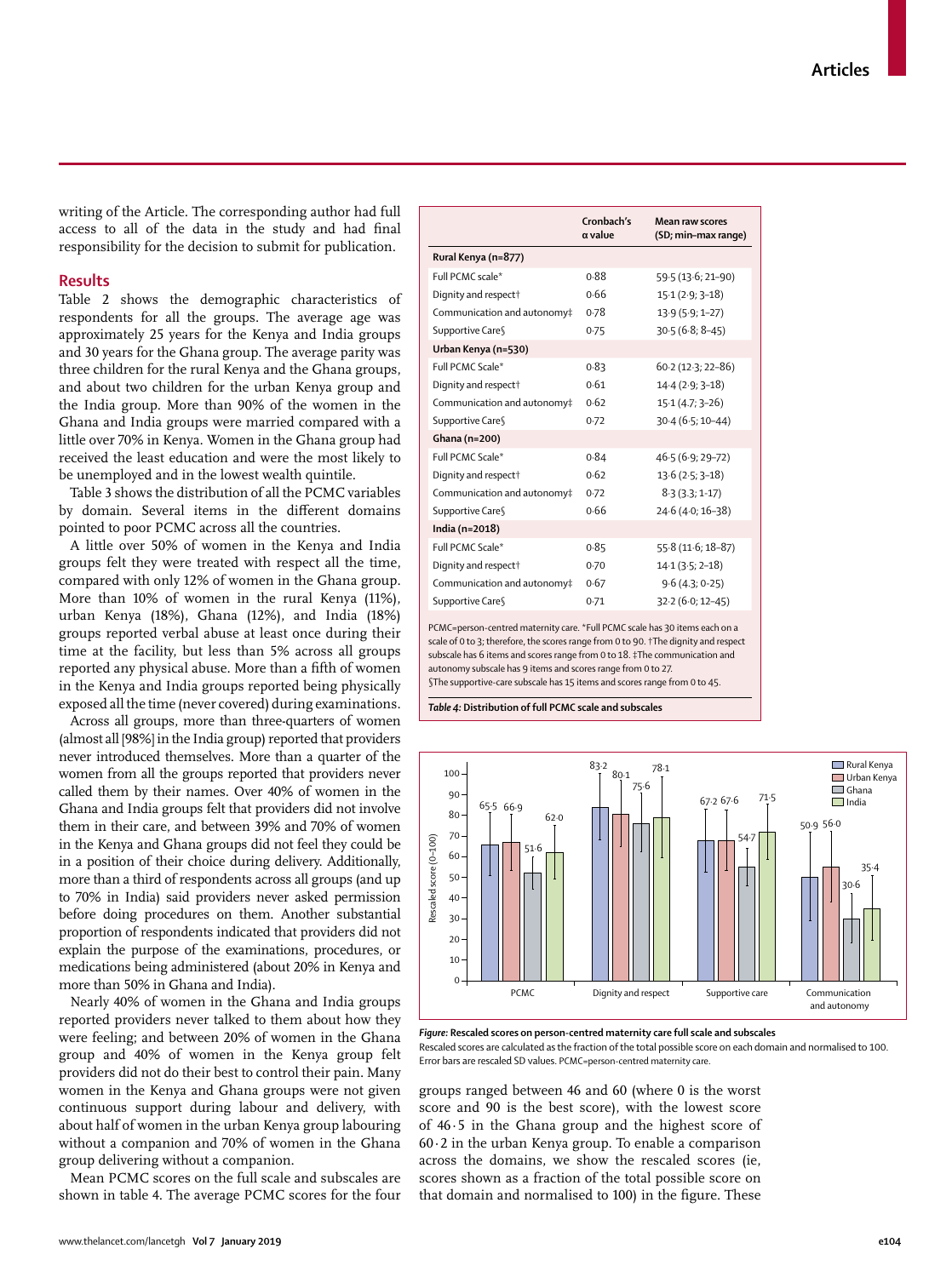|                                                                                                                        | Rural Kenya |          | Urban Kenya  |                      | Ghana       |           | India       |          |
|------------------------------------------------------------------------------------------------------------------------|-------------|----------|--------------|----------------------|-------------|-----------|-------------|----------|
|                                                                                                                        | Mean (SD)   | p value  | Mean (SD)    | p value              | Mean (SD)   | p value   | Mean (SD)   | p value  |
| Total                                                                                                                  | 59.0(14.0)  |          | 60.2(12.3)   |                      | 46.5(6.9)   |           | 54.6(11.2)  |          |
| Age                                                                                                                    |             |          |              |                      |             |           |             |          |
| 15-19 years                                                                                                            | 57.1(14.5)  | Ref      | 58.2(13.0)   | Ref                  | 46.1(6.9)   | 0.171     | 53.9(12.3)  | Ref      |
| 20-29 years                                                                                                            | 59.4(14.0)  | 0.068    | 59.7(12.1)   | 0.558                | 47.3(7.5)   | Ref       | 55.6(11.7)  | 0.210    |
| 30-48 years                                                                                                            | 59.2(13.5)  | 0.164    | 62.5(12.5)   | 0.121                | 45.1(5.3)   | 0.477     | 56.9 (10.9) | 0.047    |
| Marital status                                                                                                         |             |          |              |                      |             |           |             |          |
| Single                                                                                                                 | 56.4(14.6)  | Ref      | 56.9(13)     | Ref                  | 43.2(4.1)   | Ref       | 55.8(11.6)  | Ref      |
| Partnered or cohabiting                                                                                                | 55.3(13.3)  | 0.897    | 67.9(9.6)    | < 0.0001             | 45.5(5.6)   | 0.597     | 60.7(13.1)  | 0.466    |
| Married                                                                                                                | 59.7(13.8)  | 0.011    | 59.2(12.1)   | 0.170                | 46.6(7.0)   | 0.345     | 51.0(11.3)  | 0.562    |
| Widowed                                                                                                                | 55.4(15.3)  | 0.717    | 46.0         | 0.362                | <b>NA</b>   | $\ddotsc$ | <b>NA</b>   |          |
| Divorced or separated                                                                                                  | 58.1(14.0)  | 0.686    | 64.6(9.3)    | 0.048                | <b>NA</b>   | $\ldots$  | <b>NA</b>   |          |
| Number of births                                                                                                       |             |          |              |                      |             |           |             |          |
| $\mathbf 1$                                                                                                            | 58.6(14.9)  | Ref      | 60(11.9)     | Ref                  | 45.9(7.8)   | Ref       | 55.0(11.8)  | Ref      |
| $\overline{2}$                                                                                                         | 60.1(14.1)  | 0.236    | 58.9 (13.0)  | 0.378                | 47.1(5.9)   | 0.426     | 56.4(11.6)  | 0.033    |
| 3                                                                                                                      | 60(12.7)    | 0.302    | 62.2(11.2)   | 0.150                | 46.2(7.2)   | 0.822     | 55.8(11.9)  | 0.321    |
| 4 or more                                                                                                              | 57.8(13.6)  | 0.523    | 62.7(11.9)   | 0.168                | 46.5(6.8)   | 0.628     | 56.2(10.7)  | 0.157    |
| Education                                                                                                              |             |          |              |                      |             |           |             |          |
| No school or primary                                                                                                   | 58.1(14.1)  | Ref      | 59.6(12.0)   | Ref                  | 46.4(6.5)   | Ref       | 55.5(11.7)  | Ref      |
| Postprimary, vocational, or secondary 59.2 (13.9)                                                                      |             | 0.284    | 61.0(12.3)   | 0.248                | 46.8(8)     | 0.727     | 55.6(11.7)  | 0.874    |
| College or above                                                                                                       | 62.1(13.2)  | 0.007    | 59.6(13.0)   | 0.991                | 43.3(9)     | 0.449     | 57.1(11.0)  | 0.052    |
| Employed                                                                                                               |             |          |              |                      |             |           |             |          |
| No                                                                                                                     | 57.4(13.6)  | Ref      | 61.1(11.9)   | Ref                  | 46.5(6.7)   | Ref       | 55.6(11.5)  | Ref      |
| Yes                                                                                                                    | 63.7(14.1)  | < 0.0001 | 59.5(12.6)   | 0.124                | 46.4(9.2)   | 0.976     | 58.1(13.2)  | 0.030    |
| Wealth quintile                                                                                                        |             |          |              |                      |             |           |             |          |
| Poorest                                                                                                                | 56.4(14.1)  | Ref      | <b>NA</b>    | $\ldots$             | 47.8(8.2)   | Ref       | 54.1(10.7)  | Ref      |
| Poor                                                                                                                   | 57.8(13.5)  | 0.341    | 56.0         | Ref                  | 45.3(5.4)   | 0.056     | 55.6(11.1)  | 0.071    |
| Middle                                                                                                                 | 58.6(14.5)  | 0.169    | 61.9(12.7)   | 0.641                | 46.4(6.5)   | 0.193     | 57.3(11.3)  | < 0.0001 |
| Rich                                                                                                                   | 61.7(13.4)  | < 0.0001 | 58.3(12.9)   | 0.851                | 48.3(11.5)  | $\ldots$  | 56.2(12.7)  | 0.008    |
| Richest                                                                                                                | 60.4(14.1)  | 0.006    | 60.6(12.1)   | 0.711                | 33          | $\ldots$  | 55.7(12.2)  | 0.046    |
| Delivery facility type                                                                                                 |             |          |              |                      |             |           |             |          |
| Government hospital                                                                                                    | 57.2(13.9)  | Ref      | 59.4(12.2)   | Ref                  | 45.3 (10.5) | Ref       | 53.3(11.8)  | Ref      |
| Government health centre                                                                                               | 59.3(13.7)  | 0.036    | 63.8(12.0)   | 0.001                | 46.5(6.1)   | 0.494     | 60.4(9.8)   | < 0.0001 |
| Mission or private facility                                                                                            | 63.9(14.1)  | < 0.0001 | <b>NA</b>    | $\ddot{\phantom{a}}$ | 46.7(6.7)   | 0.391     | <b>NA</b>   | Ŀ,       |
| Delivery provider gender                                                                                               |             |          |              |                      |             |           |             |          |
| Male                                                                                                                   | 59.1(13.5)  | Ref      | 60.8(11.7)   | Ref                  | 48.6(8.8)   | Ref       | 61.3(10.8)  | Ref      |
| Female                                                                                                                 | 58.4(14.1)  | 0.493    | 60.2(12.3)   | 0.727                | 46.5(6.8)   | 0.395     | 55.8(11.6)  | 0.154    |
| Both                                                                                                                   | 66.1(14.8)  | 0.005    | 59.9 (12.8)  | 0.666                | 39.0(8.5)   | 0.078     | 0.0(0.0)    |          |
| Pregnancy complications                                                                                                |             |          |              |                      |             |           |             |          |
| No                                                                                                                     | 58.2(14.0)  | Ref      | $60-3(12-2)$ | Ref                  | 45.4(5.9)   | Ref       | 56.7(11.9)  | Ref      |
| Yes                                                                                                                    | 60.0(13.9)  | 0.062    | 59.7 (12.7)  | 0.640                | 47.5(7.7)   | 0.030     | 55.5(11.5)  | 0.060    |
|                                                                                                                        |             |          |              |                      |             |           |             |          |
| SD is missing when there was only one respondent for that group. NA=no observation under that category for the sample. |             |          |              |                      |             |           |             |          |

*Table 5:* **Bivariate distribution of person-centred-maternity-care scores by key predictors**

results show gaps in PCMC across all the domains in each setting; the area lacking most is communication and autonomy, especially in the Ghana and India groups where the communication score is less than 40% of the maximum possible score.

Table 5 shows the mean PCMC score by selected predictors. In the rural Kenya group, women who were married, college educated, employed, and wealthier reported, on average, a higher PCMC score than did women who were unmarried, less educated, unemployed, and poorer. Additionally, women who delivered in health centres or private facilities, or received care from two providers of different genders reported a higher PCMC score than those who delivered in public hospitals and were assisted by only male or female providers. Finally, women who were interviewed a week or more after delivery and those who were interviewed in their homes reported a lower PCMC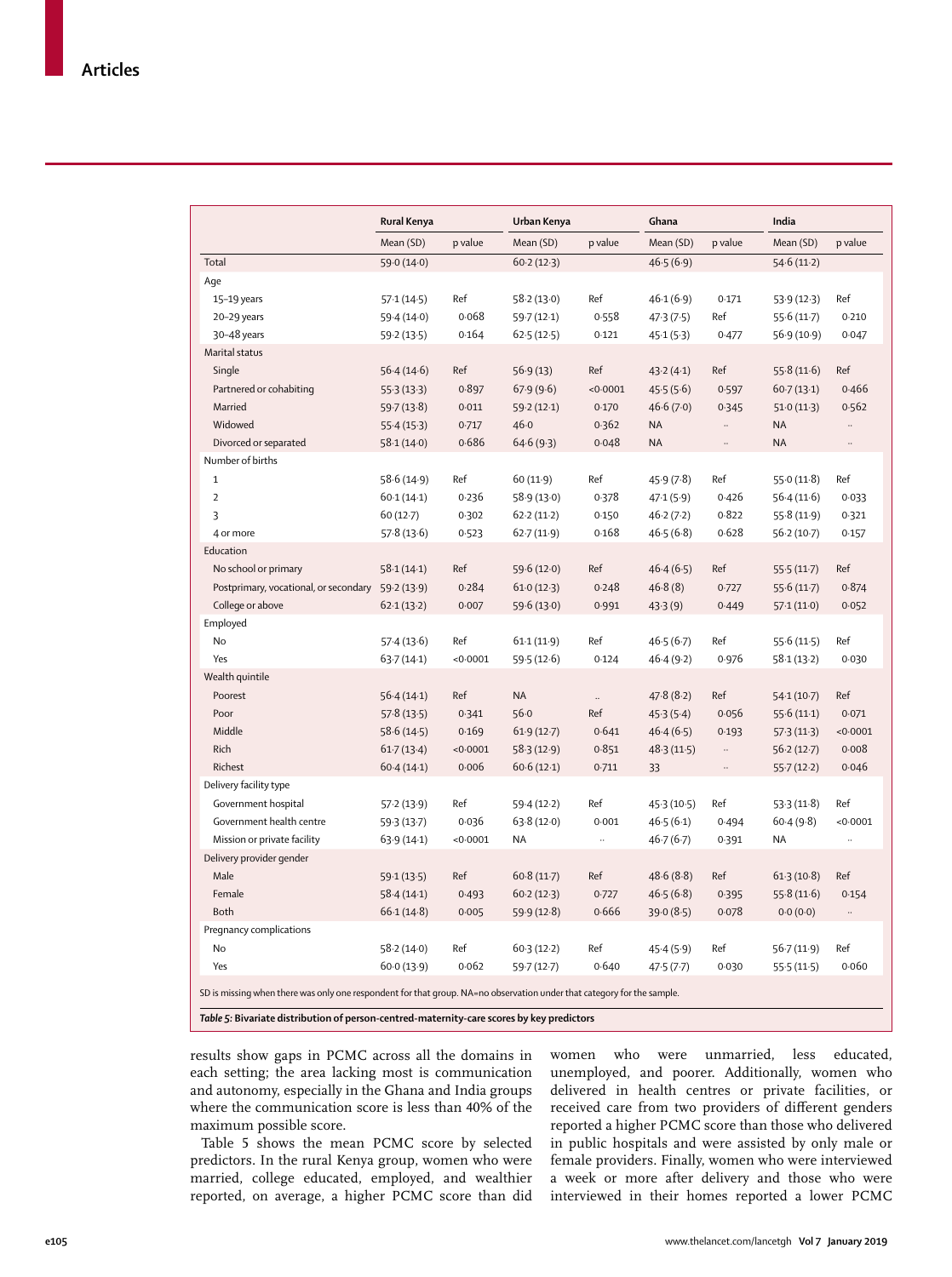| Coefficient (95 % CI)<br>p value<br>Coefficient (95 % CI)<br>p value<br>Coefficient (95 % CI)<br>p value<br>Coefficient (95 % CI)<br>p value<br>Age<br>$0$ (ref)<br>$0$ (ref)<br>$0$ (ref)<br>$0$ (ref)<br>$15-19$ years<br>$\ldots$<br>$\ddots$<br>$\ddots$<br>$\ldots$<br>0.820<br>2.38 (-2.76 to 7.52)<br>$0.84 (-1.75 to 3.43)$<br>20-29 years<br>$0.33$ (-2.52 to 3.18)<br>0.363<br>$3.44$ (-2.07 to 8.95)<br>0.219<br>0.524<br>30-48 years<br>0.809<br>4.36 (-1.71 to 10.4)<br>$2.49$ (-3.65 to 8.62)<br>2.09 (-0.93 to 5.12)<br>$0.47$ (-3.31 to 4.24)<br>0.159<br>0.425<br>0.175<br>Currently married<br>$-4.27\pm(-6.62$ to $-1.91$ )<br>1.23 (-4.01 to 6.46)<br>0.644<br>$-0.83$ (-7.33 to 5.67)<br>0.802<br>2.54 (0.13 to 4.96)<br>0.039<br>< 0.0001<br>Number of births<br>$0$ (ref)<br>$0$ (ref)<br>$0$ (ref)<br>$0$ (ref)<br>$\mathbf{1}$<br>$\ldots$<br>$\ldots$<br>$\ldots$<br>$\cdots$<br>0.855<br>$-0.98$ ( $-3.62$ to $1.66$ )<br>$-0.15$ ( $-3.92$ to $3.62$ )<br>0.86 (-0.36 to 2.08)<br>$\overline{2}$<br>$0.26$ (-2.49 to 3.00)<br>0.466<br>0.937<br>0.169<br>0.822<br>0.653<br>2.28 (-1.26 to 5.82)<br>$-0.46$ ( $-4.49$ to 3.57)<br>$0.81 (-0.63 to 2.25)$<br>3<br>$-0.69$ ( $-3.73$ to 2.34)<br>0.206<br>0.272<br>$2.3$ (-2.66 to 7.26)<br>0.986<br>0.47 (-1.32 to 2.27)<br>0.607<br>$-1.9$ ( $-5.13$ to $1.32$ )<br>0.247<br>0.362<br>0.039 (-4.24 to 4.32)<br>4 or more<br>Education<br>No school or primary<br>$0$ (ref)<br>$0$ (ref)<br>$0$ (ref)<br>$0$ (ref)<br>$\ldots$<br>$\ddot{\phantom{a}}$<br>$\ldots$<br>$\cdots$<br>Postprimary, vocational, or<br>$0.38$ ( $-1.80$ to $2.57$ )<br>0.732<br>1.86 ( $-0.54$ to $4.26$ )<br>0.89 (-1.97 to 3.75)<br>0.540<br>0.128<br>0.94 (-0.17 to 2.05)<br>0.098<br>secondary<br>College or above<br>$-0.23$ ( $-3.64$ to $3.19$ )<br>0.897<br>$-0.83$ ( $-9.82$ to $8.15$ )<br>0.855<br>1.27 ( $-2.04$ to $4.59$ )<br>0.450<br>2.11 (0.44 to 3.79)<br>0.013<br>Household wealth<br>$0$ (ref)<br>$0$ (ref)<br>$0$ (ref)<br>$0$ (ref)<br>Poorest or poor<br>$\ldots$<br>$\ldots$<br>$\ldots$<br>$\ldots$<br>Middle<br>1.84 ( $-0.79$ to $4.46$ )<br>0.170<br>$3.1$ (-21 $\cdot$ 4 to 27 $\cdot$ 6)<br>0.804<br>$-2.31 (-5.06 to 0.44)$<br>0.099<br>0.001<br>2.24 (0.90 to 3.57)<br>Rich or richest<br>2.61 (0.37 to 4.84)<br>$-1.26$ ( $-3.81$ to $1.28$ )<br>1.83 (0.66 to 3.00)<br>0.022<br>3.4 (-20.4 to 27.2)<br>0.779<br>0.330<br>0.002<br>Employed<br>5.21 (3.01 to 7.42)<br>< 0.0001<br>$-2.60$ ( $-4.77$ to $-0.44$ )<br>$1.1$ (-2.64 to 4.85)<br>0.562<br>3.21 (1.09 to 5.33)<br>0.019<br>0.003<br>Facility type<br>Government hospital<br>$0$ (ref)<br>$0$ (ref)<br>$0$ (ref)<br>$0$ (ref)<br>$\ldots$<br>$\cdots$<br>$\cdots$<br>$\ldots$<br>Government health centre<br>4.53 (1.78 to 7.28)<br>-0.0088 (-3.94 to 3.92)<br>3.17 (1.21 to 5.12)<br>0.002<br>0.001<br>0.996<br>7.27 (6.25 to 8.30)<br>< 0.0001<br>Mission or private facility<br>4.53 (1.68 to 7.37)<br>0.002<br>$0.22$ (-3.42 to 3.86)<br>0.906<br>$\ldots$<br>$\ldots$<br>$\ldots$<br>$\ldots$<br>Delivery provider gender<br>Male<br>$0$ (ref)<br>$0$ (ref)<br>0(ref)<br>$0$ (ref)<br>$\mathcal{L}_{\mathcal{A}}$<br>$\ldots$<br>$\ldots$<br>$\ldots$<br>0.761<br>0.677<br>Female<br>$-0.28$ ( $-2.11$ to $1.54$ )<br>$-0.57$ ( $-3.69$ to 2.55)<br>0.720<br>$-1.12$ ( $-6.38$ to $4.15$ )<br>$-8.22$ ( $-15.4$ to $-1.00$ )<br>0.026<br>$-0.24$ ( $-4.06$ to 3.58)<br>0.206<br>Both<br>6.72 (2.05 to 11.4)<br>0.005<br>$-7.7$ ( $-19.7$ to $4.28$ )<br>0.901<br>$\ddotsc$<br>$\ldots$<br>Had pregnancy complications<br>0.068<br>$-0.83$ ( $-3.67$ to 2.00)<br>1.33 (-0.93 to 3.59)<br>0.246<br>$-0.78$ ( $-1.97$ to $0.40$ )<br>$1.69$ (-0.13 to 3.51)<br>0.563<br>0.195<br>Postpartum length ≥1 week<br>$1.73$ (-1.08 to 4.55)<br>-6.81 (-10.0 to -3.62)<br>< 0.0001<br>0.225<br>$\ldots$<br>$\ldots$<br>$\ldots$<br>$\ldots$<br>Interviews in community<br>$-2.56$ ( $-4.43$ to $-0.69$ )<br>0.007<br>$\ldots$<br>$\ddotsc$<br>$\ldots$<br>$\ldots$<br>$\ldots$<br>$\ldots$<br>60.1 (55.8 to 64.3)<br>< 0.0001<br>57.0 (32.7 to 81.3)<br>< 0.0001<br>59.5 (49.5 to 69.4)<br>Constant<br>< 0.0001<br>42.5 (34.0 to 51.0)<br>$\ldots$ | Rural Kenya (n=850) |  | Urban Kenya (n=530) | Ghana (n=186) |  |  |  |
|---------------------------------------------------------------------------------------------------------------------------------------------------------------------------------------------------------------------------------------------------------------------------------------------------------------------------------------------------------------------------------------------------------------------------------------------------------------------------------------------------------------------------------------------------------------------------------------------------------------------------------------------------------------------------------------------------------------------------------------------------------------------------------------------------------------------------------------------------------------------------------------------------------------------------------------------------------------------------------------------------------------------------------------------------------------------------------------------------------------------------------------------------------------------------------------------------------------------------------------------------------------------------------------------------------------------------------------------------------------------------------------------------------------------------------------------------------------------------------------------------------------------------------------------------------------------------------------------------------------------------------------------------------------------------------------------------------------------------------------------------------------------------------------------------------------------------------------------------------------------------------------------------------------------------------------------------------------------------------------------------------------------------------------------------------------------------------------------------------------------------------------------------------------------------------------------------------------------------------------------------------------------------------------------------------------------------------------------------------------------------------------------------------------------------------------------------------------------------------------------------------------------------------------------------------------------------------------------------------------------------------------------------------------------------------------------------------------------------------------------------------------------------------------------------------------------------------------------------------------------------------------------------------------------------------------------------------------------------------------------------------------------------------------------------------------------------------------------------------------------------------------------------------------------------------------------------------------------------------------------------------------------------------------------------------------------------------------------------------------------------------------------------------------------------------------------------------------------------------------------------------------------------------------------------------------------------------------------------------------------------------------------------------------------------------------------------------------------------------------------------------------------------------------------------------------------------------------------------------------------------------------------------------------------------------------------------------------------------------------------------------------------------------------------------------------------------------------------------------------------------------------------------------------------------------------------|---------------------|--|---------------------|---------------|--|--|--|
|                                                                                                                                                                                                                                                                                                                                                                                                                                                                                                                                                                                                                                                                                                                                                                                                                                                                                                                                                                                                                                                                                                                                                                                                                                                                                                                                                                                                                                                                                                                                                                                                                                                                                                                                                                                                                                                                                                                                                                                                                                                                                                                                                                                                                                                                                                                                                                                                                                                                                                                                                                                                                                                                                                                                                                                                                                                                                                                                                                                                                                                                                                                                                                                                                                                                                                                                                                                                                                                                                                                                                                                                                                                                                                                                                                                                                                                                                                                                                                                                                                                                                                                                                                                             |                     |  |                     |               |  |  |  |
|                                                                                                                                                                                                                                                                                                                                                                                                                                                                                                                                                                                                                                                                                                                                                                                                                                                                                                                                                                                                                                                                                                                                                                                                                                                                                                                                                                                                                                                                                                                                                                                                                                                                                                                                                                                                                                                                                                                                                                                                                                                                                                                                                                                                                                                                                                                                                                                                                                                                                                                                                                                                                                                                                                                                                                                                                                                                                                                                                                                                                                                                                                                                                                                                                                                                                                                                                                                                                                                                                                                                                                                                                                                                                                                                                                                                                                                                                                                                                                                                                                                                                                                                                                                             |                     |  |                     |               |  |  |  |
|                                                                                                                                                                                                                                                                                                                                                                                                                                                                                                                                                                                                                                                                                                                                                                                                                                                                                                                                                                                                                                                                                                                                                                                                                                                                                                                                                                                                                                                                                                                                                                                                                                                                                                                                                                                                                                                                                                                                                                                                                                                                                                                                                                                                                                                                                                                                                                                                                                                                                                                                                                                                                                                                                                                                                                                                                                                                                                                                                                                                                                                                                                                                                                                                                                                                                                                                                                                                                                                                                                                                                                                                                                                                                                                                                                                                                                                                                                                                                                                                                                                                                                                                                                                             |                     |  |                     |               |  |  |  |
|                                                                                                                                                                                                                                                                                                                                                                                                                                                                                                                                                                                                                                                                                                                                                                                                                                                                                                                                                                                                                                                                                                                                                                                                                                                                                                                                                                                                                                                                                                                                                                                                                                                                                                                                                                                                                                                                                                                                                                                                                                                                                                                                                                                                                                                                                                                                                                                                                                                                                                                                                                                                                                                                                                                                                                                                                                                                                                                                                                                                                                                                                                                                                                                                                                                                                                                                                                                                                                                                                                                                                                                                                                                                                                                                                                                                                                                                                                                                                                                                                                                                                                                                                                                             |                     |  |                     |               |  |  |  |
|                                                                                                                                                                                                                                                                                                                                                                                                                                                                                                                                                                                                                                                                                                                                                                                                                                                                                                                                                                                                                                                                                                                                                                                                                                                                                                                                                                                                                                                                                                                                                                                                                                                                                                                                                                                                                                                                                                                                                                                                                                                                                                                                                                                                                                                                                                                                                                                                                                                                                                                                                                                                                                                                                                                                                                                                                                                                                                                                                                                                                                                                                                                                                                                                                                                                                                                                                                                                                                                                                                                                                                                                                                                                                                                                                                                                                                                                                                                                                                                                                                                                                                                                                                                             |                     |  |                     |               |  |  |  |
|                                                                                                                                                                                                                                                                                                                                                                                                                                                                                                                                                                                                                                                                                                                                                                                                                                                                                                                                                                                                                                                                                                                                                                                                                                                                                                                                                                                                                                                                                                                                                                                                                                                                                                                                                                                                                                                                                                                                                                                                                                                                                                                                                                                                                                                                                                                                                                                                                                                                                                                                                                                                                                                                                                                                                                                                                                                                                                                                                                                                                                                                                                                                                                                                                                                                                                                                                                                                                                                                                                                                                                                                                                                                                                                                                                                                                                                                                                                                                                                                                                                                                                                                                                                             |                     |  |                     |               |  |  |  |
|                                                                                                                                                                                                                                                                                                                                                                                                                                                                                                                                                                                                                                                                                                                                                                                                                                                                                                                                                                                                                                                                                                                                                                                                                                                                                                                                                                                                                                                                                                                                                                                                                                                                                                                                                                                                                                                                                                                                                                                                                                                                                                                                                                                                                                                                                                                                                                                                                                                                                                                                                                                                                                                                                                                                                                                                                                                                                                                                                                                                                                                                                                                                                                                                                                                                                                                                                                                                                                                                                                                                                                                                                                                                                                                                                                                                                                                                                                                                                                                                                                                                                                                                                                                             |                     |  |                     |               |  |  |  |
|                                                                                                                                                                                                                                                                                                                                                                                                                                                                                                                                                                                                                                                                                                                                                                                                                                                                                                                                                                                                                                                                                                                                                                                                                                                                                                                                                                                                                                                                                                                                                                                                                                                                                                                                                                                                                                                                                                                                                                                                                                                                                                                                                                                                                                                                                                                                                                                                                                                                                                                                                                                                                                                                                                                                                                                                                                                                                                                                                                                                                                                                                                                                                                                                                                                                                                                                                                                                                                                                                                                                                                                                                                                                                                                                                                                                                                                                                                                                                                                                                                                                                                                                                                                             |                     |  |                     |               |  |  |  |
|                                                                                                                                                                                                                                                                                                                                                                                                                                                                                                                                                                                                                                                                                                                                                                                                                                                                                                                                                                                                                                                                                                                                                                                                                                                                                                                                                                                                                                                                                                                                                                                                                                                                                                                                                                                                                                                                                                                                                                                                                                                                                                                                                                                                                                                                                                                                                                                                                                                                                                                                                                                                                                                                                                                                                                                                                                                                                                                                                                                                                                                                                                                                                                                                                                                                                                                                                                                                                                                                                                                                                                                                                                                                                                                                                                                                                                                                                                                                                                                                                                                                                                                                                                                             |                     |  |                     |               |  |  |  |
|                                                                                                                                                                                                                                                                                                                                                                                                                                                                                                                                                                                                                                                                                                                                                                                                                                                                                                                                                                                                                                                                                                                                                                                                                                                                                                                                                                                                                                                                                                                                                                                                                                                                                                                                                                                                                                                                                                                                                                                                                                                                                                                                                                                                                                                                                                                                                                                                                                                                                                                                                                                                                                                                                                                                                                                                                                                                                                                                                                                                                                                                                                                                                                                                                                                                                                                                                                                                                                                                                                                                                                                                                                                                                                                                                                                                                                                                                                                                                                                                                                                                                                                                                                                             |                     |  |                     |               |  |  |  |
|                                                                                                                                                                                                                                                                                                                                                                                                                                                                                                                                                                                                                                                                                                                                                                                                                                                                                                                                                                                                                                                                                                                                                                                                                                                                                                                                                                                                                                                                                                                                                                                                                                                                                                                                                                                                                                                                                                                                                                                                                                                                                                                                                                                                                                                                                                                                                                                                                                                                                                                                                                                                                                                                                                                                                                                                                                                                                                                                                                                                                                                                                                                                                                                                                                                                                                                                                                                                                                                                                                                                                                                                                                                                                                                                                                                                                                                                                                                                                                                                                                                                                                                                                                                             |                     |  |                     |               |  |  |  |
|                                                                                                                                                                                                                                                                                                                                                                                                                                                                                                                                                                                                                                                                                                                                                                                                                                                                                                                                                                                                                                                                                                                                                                                                                                                                                                                                                                                                                                                                                                                                                                                                                                                                                                                                                                                                                                                                                                                                                                                                                                                                                                                                                                                                                                                                                                                                                                                                                                                                                                                                                                                                                                                                                                                                                                                                                                                                                                                                                                                                                                                                                                                                                                                                                                                                                                                                                                                                                                                                                                                                                                                                                                                                                                                                                                                                                                                                                                                                                                                                                                                                                                                                                                                             |                     |  |                     |               |  |  |  |
|                                                                                                                                                                                                                                                                                                                                                                                                                                                                                                                                                                                                                                                                                                                                                                                                                                                                                                                                                                                                                                                                                                                                                                                                                                                                                                                                                                                                                                                                                                                                                                                                                                                                                                                                                                                                                                                                                                                                                                                                                                                                                                                                                                                                                                                                                                                                                                                                                                                                                                                                                                                                                                                                                                                                                                                                                                                                                                                                                                                                                                                                                                                                                                                                                                                                                                                                                                                                                                                                                                                                                                                                                                                                                                                                                                                                                                                                                                                                                                                                                                                                                                                                                                                             |                     |  |                     |               |  |  |  |
|                                                                                                                                                                                                                                                                                                                                                                                                                                                                                                                                                                                                                                                                                                                                                                                                                                                                                                                                                                                                                                                                                                                                                                                                                                                                                                                                                                                                                                                                                                                                                                                                                                                                                                                                                                                                                                                                                                                                                                                                                                                                                                                                                                                                                                                                                                                                                                                                                                                                                                                                                                                                                                                                                                                                                                                                                                                                                                                                                                                                                                                                                                                                                                                                                                                                                                                                                                                                                                                                                                                                                                                                                                                                                                                                                                                                                                                                                                                                                                                                                                                                                                                                                                                             |                     |  |                     |               |  |  |  |
|                                                                                                                                                                                                                                                                                                                                                                                                                                                                                                                                                                                                                                                                                                                                                                                                                                                                                                                                                                                                                                                                                                                                                                                                                                                                                                                                                                                                                                                                                                                                                                                                                                                                                                                                                                                                                                                                                                                                                                                                                                                                                                                                                                                                                                                                                                                                                                                                                                                                                                                                                                                                                                                                                                                                                                                                                                                                                                                                                                                                                                                                                                                                                                                                                                                                                                                                                                                                                                                                                                                                                                                                                                                                                                                                                                                                                                                                                                                                                                                                                                                                                                                                                                                             |                     |  |                     |               |  |  |  |
|                                                                                                                                                                                                                                                                                                                                                                                                                                                                                                                                                                                                                                                                                                                                                                                                                                                                                                                                                                                                                                                                                                                                                                                                                                                                                                                                                                                                                                                                                                                                                                                                                                                                                                                                                                                                                                                                                                                                                                                                                                                                                                                                                                                                                                                                                                                                                                                                                                                                                                                                                                                                                                                                                                                                                                                                                                                                                                                                                                                                                                                                                                                                                                                                                                                                                                                                                                                                                                                                                                                                                                                                                                                                                                                                                                                                                                                                                                                                                                                                                                                                                                                                                                                             |                     |  |                     |               |  |  |  |
|                                                                                                                                                                                                                                                                                                                                                                                                                                                                                                                                                                                                                                                                                                                                                                                                                                                                                                                                                                                                                                                                                                                                                                                                                                                                                                                                                                                                                                                                                                                                                                                                                                                                                                                                                                                                                                                                                                                                                                                                                                                                                                                                                                                                                                                                                                                                                                                                                                                                                                                                                                                                                                                                                                                                                                                                                                                                                                                                                                                                                                                                                                                                                                                                                                                                                                                                                                                                                                                                                                                                                                                                                                                                                                                                                                                                                                                                                                                                                                                                                                                                                                                                                                                             |                     |  |                     |               |  |  |  |
|                                                                                                                                                                                                                                                                                                                                                                                                                                                                                                                                                                                                                                                                                                                                                                                                                                                                                                                                                                                                                                                                                                                                                                                                                                                                                                                                                                                                                                                                                                                                                                                                                                                                                                                                                                                                                                                                                                                                                                                                                                                                                                                                                                                                                                                                                                                                                                                                                                                                                                                                                                                                                                                                                                                                                                                                                                                                                                                                                                                                                                                                                                                                                                                                                                                                                                                                                                                                                                                                                                                                                                                                                                                                                                                                                                                                                                                                                                                                                                                                                                                                                                                                                                                             |                     |  |                     |               |  |  |  |
|                                                                                                                                                                                                                                                                                                                                                                                                                                                                                                                                                                                                                                                                                                                                                                                                                                                                                                                                                                                                                                                                                                                                                                                                                                                                                                                                                                                                                                                                                                                                                                                                                                                                                                                                                                                                                                                                                                                                                                                                                                                                                                                                                                                                                                                                                                                                                                                                                                                                                                                                                                                                                                                                                                                                                                                                                                                                                                                                                                                                                                                                                                                                                                                                                                                                                                                                                                                                                                                                                                                                                                                                                                                                                                                                                                                                                                                                                                                                                                                                                                                                                                                                                                                             |                     |  |                     |               |  |  |  |
|                                                                                                                                                                                                                                                                                                                                                                                                                                                                                                                                                                                                                                                                                                                                                                                                                                                                                                                                                                                                                                                                                                                                                                                                                                                                                                                                                                                                                                                                                                                                                                                                                                                                                                                                                                                                                                                                                                                                                                                                                                                                                                                                                                                                                                                                                                                                                                                                                                                                                                                                                                                                                                                                                                                                                                                                                                                                                                                                                                                                                                                                                                                                                                                                                                                                                                                                                                                                                                                                                                                                                                                                                                                                                                                                                                                                                                                                                                                                                                                                                                                                                                                                                                                             |                     |  |                     |               |  |  |  |
|                                                                                                                                                                                                                                                                                                                                                                                                                                                                                                                                                                                                                                                                                                                                                                                                                                                                                                                                                                                                                                                                                                                                                                                                                                                                                                                                                                                                                                                                                                                                                                                                                                                                                                                                                                                                                                                                                                                                                                                                                                                                                                                                                                                                                                                                                                                                                                                                                                                                                                                                                                                                                                                                                                                                                                                                                                                                                                                                                                                                                                                                                                                                                                                                                                                                                                                                                                                                                                                                                                                                                                                                                                                                                                                                                                                                                                                                                                                                                                                                                                                                                                                                                                                             |                     |  |                     |               |  |  |  |
|                                                                                                                                                                                                                                                                                                                                                                                                                                                                                                                                                                                                                                                                                                                                                                                                                                                                                                                                                                                                                                                                                                                                                                                                                                                                                                                                                                                                                                                                                                                                                                                                                                                                                                                                                                                                                                                                                                                                                                                                                                                                                                                                                                                                                                                                                                                                                                                                                                                                                                                                                                                                                                                                                                                                                                                                                                                                                                                                                                                                                                                                                                                                                                                                                                                                                                                                                                                                                                                                                                                                                                                                                                                                                                                                                                                                                                                                                                                                                                                                                                                                                                                                                                                             |                     |  |                     |               |  |  |  |
|                                                                                                                                                                                                                                                                                                                                                                                                                                                                                                                                                                                                                                                                                                                                                                                                                                                                                                                                                                                                                                                                                                                                                                                                                                                                                                                                                                                                                                                                                                                                                                                                                                                                                                                                                                                                                                                                                                                                                                                                                                                                                                                                                                                                                                                                                                                                                                                                                                                                                                                                                                                                                                                                                                                                                                                                                                                                                                                                                                                                                                                                                                                                                                                                                                                                                                                                                                                                                                                                                                                                                                                                                                                                                                                                                                                                                                                                                                                                                                                                                                                                                                                                                                                             |                     |  |                     |               |  |  |  |
|                                                                                                                                                                                                                                                                                                                                                                                                                                                                                                                                                                                                                                                                                                                                                                                                                                                                                                                                                                                                                                                                                                                                                                                                                                                                                                                                                                                                                                                                                                                                                                                                                                                                                                                                                                                                                                                                                                                                                                                                                                                                                                                                                                                                                                                                                                                                                                                                                                                                                                                                                                                                                                                                                                                                                                                                                                                                                                                                                                                                                                                                                                                                                                                                                                                                                                                                                                                                                                                                                                                                                                                                                                                                                                                                                                                                                                                                                                                                                                                                                                                                                                                                                                                             |                     |  |                     |               |  |  |  |
|                                                                                                                                                                                                                                                                                                                                                                                                                                                                                                                                                                                                                                                                                                                                                                                                                                                                                                                                                                                                                                                                                                                                                                                                                                                                                                                                                                                                                                                                                                                                                                                                                                                                                                                                                                                                                                                                                                                                                                                                                                                                                                                                                                                                                                                                                                                                                                                                                                                                                                                                                                                                                                                                                                                                                                                                                                                                                                                                                                                                                                                                                                                                                                                                                                                                                                                                                                                                                                                                                                                                                                                                                                                                                                                                                                                                                                                                                                                                                                                                                                                                                                                                                                                             |                     |  |                     |               |  |  |  |
|                                                                                                                                                                                                                                                                                                                                                                                                                                                                                                                                                                                                                                                                                                                                                                                                                                                                                                                                                                                                                                                                                                                                                                                                                                                                                                                                                                                                                                                                                                                                                                                                                                                                                                                                                                                                                                                                                                                                                                                                                                                                                                                                                                                                                                                                                                                                                                                                                                                                                                                                                                                                                                                                                                                                                                                                                                                                                                                                                                                                                                                                                                                                                                                                                                                                                                                                                                                                                                                                                                                                                                                                                                                                                                                                                                                                                                                                                                                                                                                                                                                                                                                                                                                             |                     |  |                     |               |  |  |  |
|                                                                                                                                                                                                                                                                                                                                                                                                                                                                                                                                                                                                                                                                                                                                                                                                                                                                                                                                                                                                                                                                                                                                                                                                                                                                                                                                                                                                                                                                                                                                                                                                                                                                                                                                                                                                                                                                                                                                                                                                                                                                                                                                                                                                                                                                                                                                                                                                                                                                                                                                                                                                                                                                                                                                                                                                                                                                                                                                                                                                                                                                                                                                                                                                                                                                                                                                                                                                                                                                                                                                                                                                                                                                                                                                                                                                                                                                                                                                                                                                                                                                                                                                                                                             |                     |  |                     |               |  |  |  |
|                                                                                                                                                                                                                                                                                                                                                                                                                                                                                                                                                                                                                                                                                                                                                                                                                                                                                                                                                                                                                                                                                                                                                                                                                                                                                                                                                                                                                                                                                                                                                                                                                                                                                                                                                                                                                                                                                                                                                                                                                                                                                                                                                                                                                                                                                                                                                                                                                                                                                                                                                                                                                                                                                                                                                                                                                                                                                                                                                                                                                                                                                                                                                                                                                                                                                                                                                                                                                                                                                                                                                                                                                                                                                                                                                                                                                                                                                                                                                                                                                                                                                                                                                                                             |                     |  |                     |               |  |  |  |
|                                                                                                                                                                                                                                                                                                                                                                                                                                                                                                                                                                                                                                                                                                                                                                                                                                                                                                                                                                                                                                                                                                                                                                                                                                                                                                                                                                                                                                                                                                                                                                                                                                                                                                                                                                                                                                                                                                                                                                                                                                                                                                                                                                                                                                                                                                                                                                                                                                                                                                                                                                                                                                                                                                                                                                                                                                                                                                                                                                                                                                                                                                                                                                                                                                                                                                                                                                                                                                                                                                                                                                                                                                                                                                                                                                                                                                                                                                                                                                                                                                                                                                                                                                                             |                     |  |                     |               |  |  |  |
|                                                                                                                                                                                                                                                                                                                                                                                                                                                                                                                                                                                                                                                                                                                                                                                                                                                                                                                                                                                                                                                                                                                                                                                                                                                                                                                                                                                                                                                                                                                                                                                                                                                                                                                                                                                                                                                                                                                                                                                                                                                                                                                                                                                                                                                                                                                                                                                                                                                                                                                                                                                                                                                                                                                                                                                                                                                                                                                                                                                                                                                                                                                                                                                                                                                                                                                                                                                                                                                                                                                                                                                                                                                                                                                                                                                                                                                                                                                                                                                                                                                                                                                                                                                             |                     |  |                     |               |  |  |  |
|                                                                                                                                                                                                                                                                                                                                                                                                                                                                                                                                                                                                                                                                                                                                                                                                                                                                                                                                                                                                                                                                                                                                                                                                                                                                                                                                                                                                                                                                                                                                                                                                                                                                                                                                                                                                                                                                                                                                                                                                                                                                                                                                                                                                                                                                                                                                                                                                                                                                                                                                                                                                                                                                                                                                                                                                                                                                                                                                                                                                                                                                                                                                                                                                                                                                                                                                                                                                                                                                                                                                                                                                                                                                                                                                                                                                                                                                                                                                                                                                                                                                                                                                                                                             |                     |  |                     |               |  |  |  |
|                                                                                                                                                                                                                                                                                                                                                                                                                                                                                                                                                                                                                                                                                                                                                                                                                                                                                                                                                                                                                                                                                                                                                                                                                                                                                                                                                                                                                                                                                                                                                                                                                                                                                                                                                                                                                                                                                                                                                                                                                                                                                                                                                                                                                                                                                                                                                                                                                                                                                                                                                                                                                                                                                                                                                                                                                                                                                                                                                                                                                                                                                                                                                                                                                                                                                                                                                                                                                                                                                                                                                                                                                                                                                                                                                                                                                                                                                                                                                                                                                                                                                                                                                                                             |                     |  |                     |               |  |  |  |

The sample sizes shown in the headers are lower than the full sample size for each group because we only used observations without missing data on person-centred maternity care and on the predictors in the model. The proportion of missing variables in each sample used for the multivariate analysis is 4·9% for rural Kenya, 0·2% for urban Kenya, 18·0% for Ghana, and 0·4% for India.

*Table 6:* **Multivariable linear regression of person-centred maternity care score on selected predictors**

score than did those who were interviewed within a week of delivery and in the health facilities. Except for the effect of education, all the significant associations in the bivariate analysis remained significant in the multivariate analysis (table 6). When education was replaced by literacy in the multivariate analysis, literate women report a higher PCMC score than illiterate women (this has been reported elsewhere).<sup>34</sup>

For the urban Kenya group, the only significant associations were in marital status and type of facility. Women who were cohabiting or divorced reported a higher PCMC score than did single or married women; and women who delivered in health centres reported a higher PCMC score than did those who delivered in hospitals. These associations remained significant in the multivariate analysis. In addition, the effect of employment became significant in the multivariate analysis, but not in the expected direction, with unemployed women reporting higher PCMC scores than employed women. In Ghana, only pregnancy complication is significant in the bivariate analysis and none of the associations were significant in the multivariate analysis.

In India, employed and wealthier women reported a higher PCMC score than did unemployed and poorer women, as did women who delivered in the health centres when compared with those who delivered in hospitals, in both the bivariate and multivariate analysis. In addition, the effect of education became significant in the multivariate analysis, with college educated women having a higher PCMC score than women with less than primary education. Also, the PCMC score appears to be higher with male than female providers, but this is an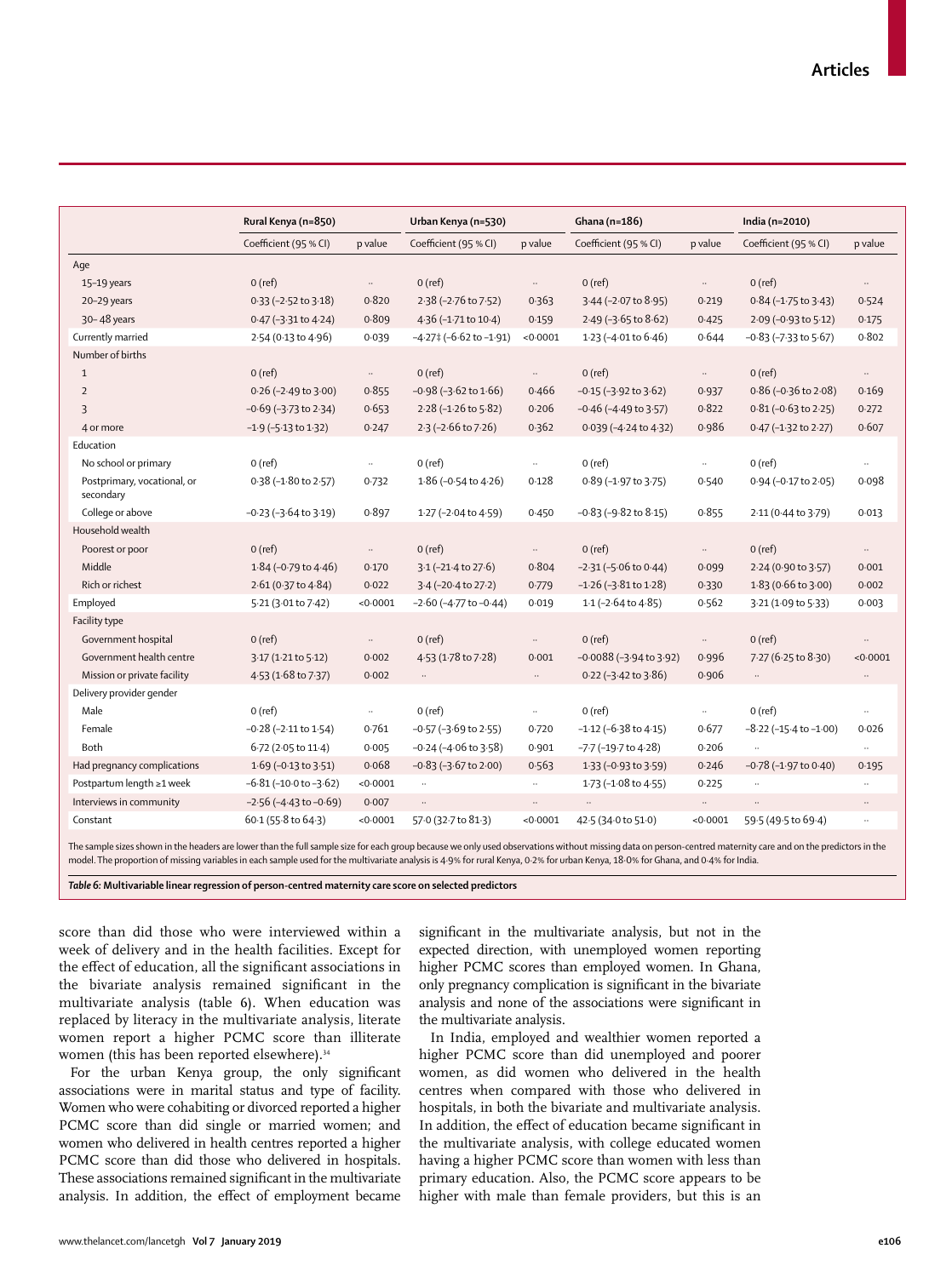unstable estimate because only nine women reported being delivered by male providers in the India group.

## **Discussion**

To our knowledge, this is the first study to examine PCMC in more than one country with the same tool. Across four different study settings in three countries in sub-Saharan Africa and South Asia, we found that women are not getting person-centred care during childbirth in health facilities. The highest PCMC score across the four settings was about 60 (out of 90), with the domains of communication and autonomy scoring the lowest. It seemed that providers rarely introduced themselves, asked permission to do exams or procedures, explained procedures and purpose of medications to women, or created an environment in which women felt able to ask questions regarding their care. Women also had little involvement in decisions about their care, including the possibility of having birth companions present and the opportunity to choose their preferred delivery positions. Less than 5% of respondents reported physical abuse, and 11–18% reported verbal abuse which is encouraging compared with previous studies<sup>30,39</sup> reporting much higher prevalence of physical and verbal abuse in some settings. However, PCMC entails more than the absence of abuse. Finally, we showed that PCMC differed by socioeconomic status in at least two settings and by level of facility in at least three settings. This study clearly indicates that much work is needed to improve the quality of maternity care that women receive when they deliver in health-care facilities throughout the developing world.

Previous studies on PCMC have focused on disrespect and abuse and have reported varying prevalence (15–98%), which is partly due to different methodological approaches.24 These discrepancies make it difficult to meaningfully compare our results with previous studies. Nonetheless, we found similar results to a study in Kenya<sup>25</sup> that found the prevalence of physical abuse to be 4·2%. Other studies $27,28,38$  have documented a physical abuse prevalence of about 3%, similar to our findings for Ghana and India, whereas some studies<sup>26,30,39</sup> have documented prevalence values above 30%. At the same time, the prevalence of non-consented care across five studies in sub-Saharan Africa ranged from less than 1% to 26%.<sup>24</sup> Our findings suggest a higher proportion of nonconsented care, particularly in India, where over 70% of women reported that providers never asked permission before examinations and procedures. Poor communication and lack of respect for women's autonomy has been documented in other studies in India.<sup>27,28</sup>

We are able to compare the four groups in this study because they used the same data collection tool, although data collection approaches were different. Evidence from previous studies<sup>26,38</sup> suggests that women report better care when interviewed at the health facility and right after delivery. Our findings from the rural Kenya group are consistent with these studies: women reported lower PCMC when interviewed after a week of delivery and in their homes than when interviewed within a week of delivery and in health facilities. Thus, the different methodological approaches might explain some of the differences between different settings.

Population characteristics might also explain the differences across the settings. For example, PCMC is expected to vary by socioeconomic status. In fact, most of the women in the urban Kenya group, which had the highest PCMC score, were more educated and in the highest wealth groups, while most of the women in the Ghana group, which had the lowest score, had no education and were in the lowest wealth groups. This might explain the difference in the scores for these two settings. The homogeneity of these two groups might also explain why we did not find significant wealth and education differences in PCMC, as were found in the rural Kenya and India groups, which were more heterogeneous. The negative association with employment in the urban Kenya group might be due to the effect of employment being conditional on wealth;<sup>34</sup> and the absence of significant associations in Ghana could be due to lack of power because of the much smaller group size than the groups in the other countries. Future applications of the PCMC tool in studies that use consistent methods across countries could allow for better cross-country comparisons.

There are other limitations to the study. First, the groups are not representative of the countries or the subregions data were collected in, as convenience sampling approaches were used. Second, the data are based on selfreports, thus are subject to social-desirability and recall biases. Furthermore, assessment of PCMC is complicated by women's potential fear of complaining about healthcare providers or the treatment they received—especially when interviews take place in health-care facilities. Women might also not remember details of the encounters they had with providers during painful labour, and the recall of their experiences might be clouded by the outcome of their pregnancies—especially when interviews occur right after the delivery. Additionally, how women respond to questions on their experiences is affected by their expectations and by what is accepted as normal,<sup>40</sup> such that mistreatment tends to be under-reported in interviews when compared with direct observations.<sup>24,28,41</sup> This analysis might, therefore, be underestimating the true burden of poor PCMC in these settings.

The strength of our study is that we used a standard validated tool across diverse groups representing data from over 3000 women, who delivered in over 60 different facilities, in four separate locations, in three countries, across two continents. The multidimensional tool with both subjective and partly objective questions enables us to capture some of the contextual-level and individuallevel factors that affect women's interpretation of their experiences, and to identify actionable targets for change.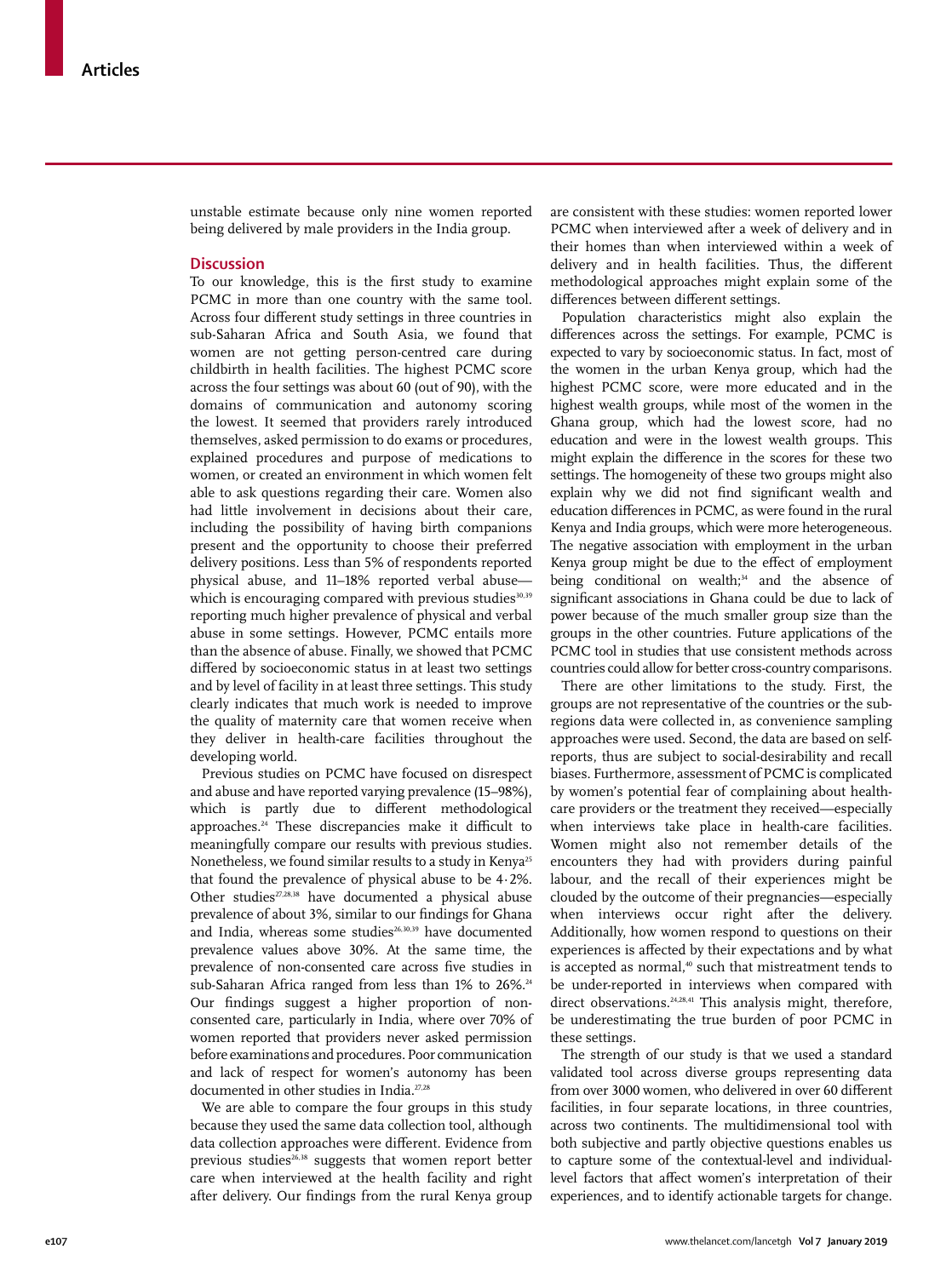The subjective questions, such as whether the interviewee thinks she was treated with respect, allow women to respond on the basis of whatever respect means to them; however, these questions are less actionable because of the different meanings different people might associate with respect. Conversely, the partly objective questions (eg, whether a provider introduces herself or himself) represent standards of care that might or might not be important to every woman, but which provide actionable indicators for interventions. For example, about half of women in the India group felt respected all the time, although almost all the providers never introduced themselves, and less than 20% of them experienced verbal or physical abuse. Thus, the individual items by themselves might not reflect women's perceptions of PCMC, but together they approximate the complex construct of PCMC.

Our findings have several implications. First, PCMC is critically lacking in patient–provider interactions. For example, whether providers introduced themselves is rarely assessed in surveys of patient experiences. Qualitative work in Kenya,<sup>35</sup> however, showed that women reported greater comfort with providers who introduced themselves. This simple act at the first encounter with health providers might, therefore, be a first step towards improving PCMC in LMICs. Second, not giving information to women about their care and not making them feel involved in it is compounded by their perception of not being able to ask questions. Simple questions from the provider to the patient (such as asking the patient in a meaningful way whether they have any questions and subsequently providing simple explanations) could make a big difference. Third, although overt disrespect and abuse is not prevalent, it is still reported as happening, which should be a cause for concern. Previous work<sup>42</sup> suggested that some providers are abusive because of perceived lack of cooperation from patients. Therefore, interventions to help providers develop alternative ways of working with patients that they consider uncooperative are needed.

In addition, the finding that across the study settings PCMC scores tend to be higher in the low-level facilities than in the high-level facilities implies that increased effort is needed to improve PCMC in the high-level facilities. High-level facilities typically have better infrastructure and more skilled personnel than do lowlevel facilities and are, therefore, assumed to offer better clinical quality. However, the same assumption cannot be made for PCMC. Our qualitative work in these research settings suggests that women often do not like to be referred to high-level facilities because of fear of mistreatment (unpublished results). Efforts to improve PCMC in high-level facilities will therefore be crucial in reducing fear of referrals, which often leads to delays in the delivery of critical care for complications. Efforts towards addressing the socioeconomic status disparities are also critical.

This Article shows that across four different study settings in three countries in sub-Saharan Africa and South Asia, women are not receiving person-centred care during facility childbirth. While overt disrespect and abuse is not common, basic aspects of the patient–provider interaction are lacking, particularly in the area of communication and respect for women's autonomy. More efforts are, therefore, needed in LMICs to improve PCMC. Such efforts should include provider training on the importance of PCMC, patient and provider rights, and strategies to improve provider interactions with patients and their families. Providers should also be trained on how to appropriately handle conditions that often lead to poor interactions with women; for example, they should be taught coping mechanisms for stress and instructed on how to address biases that might affect how they provide care to some groups. Measurement and accountability mechanisms should also be implemented to reinforce efforts to improve PCMC, and these efforts should be in the context of broader health-systems strengthening.

#### **Contributors**

PAA led conceptualisation of the project, analysis, and writing. BP contributed to field work in India and participated in analysis and writing. RAA led field work in Ghana and participated in writing. CAM participated in writing.

**Declaration of interests**

We declare no competing interests.

#### **Acknowledgments**

We thank all people who contributed to the original studies and data collection in all the sites, and all the respondents.The rural Kenya study was funded by the University of California, San Francisco PTBi transdisciplinary post-doctoral fellowship, which in turn was funded by the Bill & Melinda Gates Foundation [OPP1107312] and Marc and Lynne Benioff. The urban Kenya and India projects are funded by the Bill & Melinda Gates Foundation [OPP1127467]. The Ghana study was funded by United States Agency for International Development (USAID) and the USAID Systems for Health Project, cooperative agreement AID-641-A-14-00002, and was made possible by the support of USAID. The findings of this study are the sole responsibility of the authors, and do not necessarily reflect the views of USAID or the US Government. The funders had no role in the study design, data collection and analysis, decision to publish, or preparation of the manuscript.

#### **References**

- Alkema L, Chou D, Hogan D, et al. Global, regional, and national levels and trends in maternal mortality between 1990 and 2015, with scenario-based projections to 2030: a systematic analysis by the UN Maternal Mortality Estimation Inter-Agency Group. *Lancet* 2016; **387:** 462–74.
- 2 UNICEF. Delivery care. 2017. https://data.unicef.org/topic/ maternal-health/delivery-care/ (accessed Sept 8, 2018).
- 3 Graham WJ, McCaw-Binns A, Munjanja S. Translating coverage gains into health gains for all women and children: the quality care opportunity. *PLoS Med* 2013; **10:** e1001368.
- van den Broek NR, Graham WJ. Quality of care for maternal and newborn health: the neglected agenda. *BJOG* 2009; **116:** 18–21.
- 5 Bohren MA, Hunter EC, Munthe-Kaas HM, Souza JP, Vogel JP, Gülmezoglu AM. Facilitators and barriers to facility-based delivery in low- and middle-income countries: a qualitative evidence synthesis. *Reprod Health* 2014; **11:** 71.
- 6 Friberg IK, Kinney MV, Lawn JE, et al. Sub-Saharan Africa's mothers, newborns, and children: how many lives could be saved with targeted health interventions? *PLoS Med* 2010; **7:** e1000295.
- 7 Miller S, Abalos E, Chamillard M, et al. Beyond too little, too late and too much, too soon: a pathway towards evidence-based, respectful maternity care worldwide. *Lancet* 2016; **388:** 2176–92.